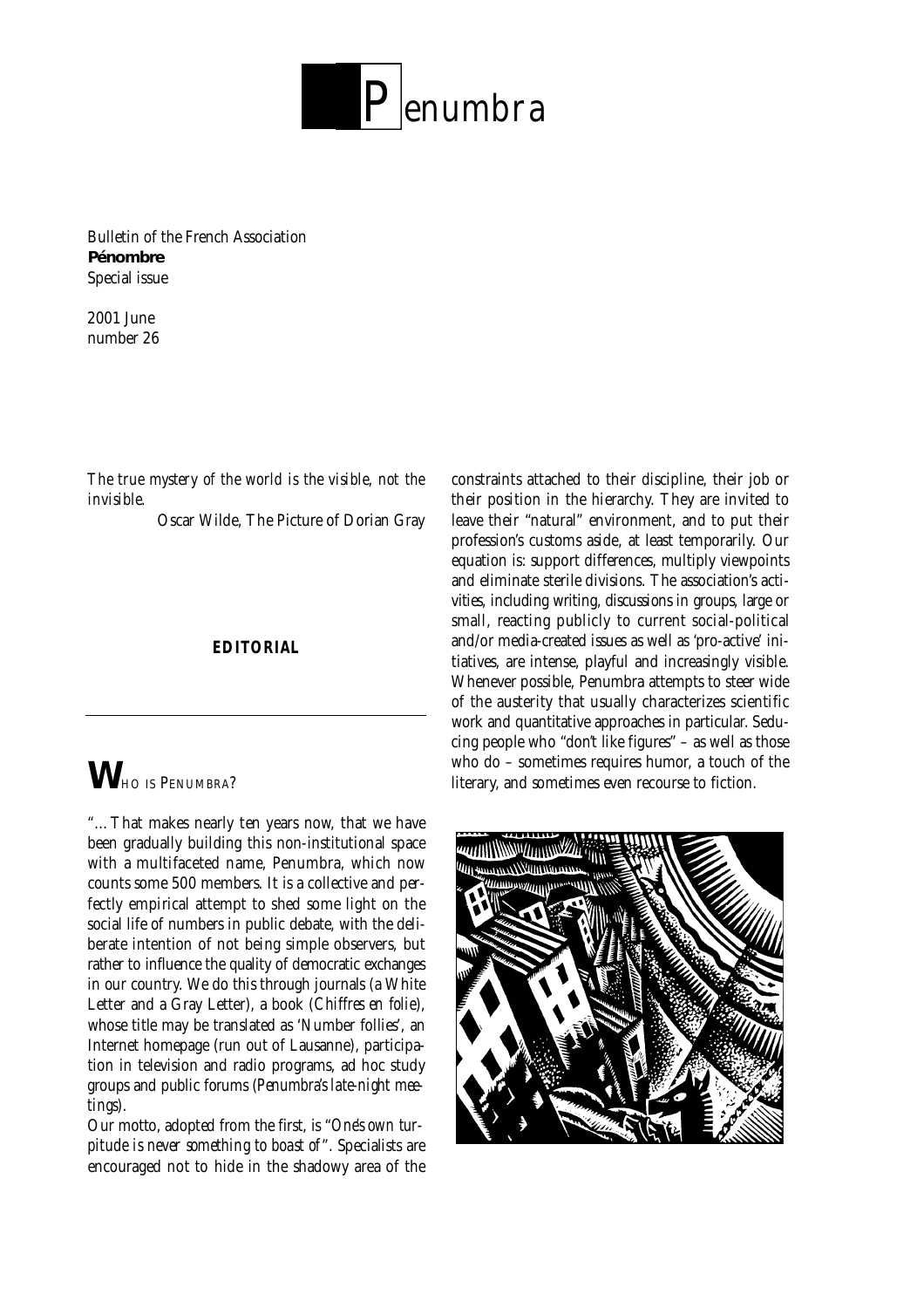The chances are that the problems encountered by the twosome formed by producers and consumers of statistics in other countries with different social, political and/or geographic contexts probably have much in common. Initiatives similar to Penumbra probably exist in other parts of the world. It is our hope, then, that this Seoul conference of the International Statistical Institute will provide us with an opportunity to learn about them, and perhaps to develop others."

> *Pierre V. Tournier Seoul, ISI 53rd session August 2001*

#### **GAY PRIDE: A DIVISIVE SUBJECT**

 $\blacksquare$ 

**Le Monde** (a French national daily newspaper), front page, June 22, 1993: "One out of two French people accepts marriage between homosexuals [...]. The French are increasingly tolerant of homosexuality. In 1986, 54 % of those questioned considered homosexuality just another way of living one's sex life. That figure rose to 67 % in 1993. Similarly, 48 % of French people now feel that homosexual couples should be allowed to get married."

Le Monde, June 22, 1993 (yes, the same day), page eleven: "French people are increasingly less tolerant of homosexuals. Close to half (46 %) of French people tend to be shocked by the existence of demonstrations such as Gay Pride. This figure, taken from a survey done for *Le Monde* by the IFOP (a polling institute), is in itself a reflection of societal reticences towards homosexuality [...]. Tolerance is stagnating, if not actually regressing slightly. This also tells us something else: opinions on the subject are divided."

Yes indeed, the paper's editors too seem to be divided on the subject. Unless, again, this is a way of encouraging readers to feel free to develop their own opinion. An original but somewhat confusing initiative.

> *<i>Clara Halbschatten August 1996*

# **JETLAGGED STATISTICIANS, IS THERE A PILOT IN THE COMPUTER?**

#### $\blacksquare$

 $J_{\text{uly 20, 1998, 8:20 p.m., the news report on}$ France2 (one of the main French TV channels). According to the ILO, France has the highest rate of workplace violence:  $11.2 %$  of men and  $8.9 %$  of women are allegedly victims of violence each year. France also tops the list for sexual harassment (again, at the workplace), with an annual frequency of 19.8%, while figures for the other Western European countries range from  $7.6\%$  (Sweden) to  $0.8\%$  (Austria). There is never much time for in-depth analysis on TV, but the commentator does add "maybe that's because our statistics are compiled better!". The citizen member of Penumbra, hearing that, can only react with a: good for that, newscaster! It is in fact always problematic to compare surveys between different countries, or at least, the comparability should be carefully questioned. It is worth noting and praising the journalist who, although unable to check on the information, is on the lookout.

Since I myself am in a better position to make that check, I decided it was a good idea to look into the subject, if only to report my conclusion to that vigilant journalist. I thought I would discover that the formulation of the questions, in different languages and different sociological contexts, could hardly yield comparable answers. The feeling of having been victim to an aggression is highly subjective and context-linked. I therefore asked to see the questionnaires. This was a "victimization" survey conducted in some thirty countries under the auspices of the United Nations. It covered attacks of all sorts (affecting individuals and property), and the workplace was only one particular aspect, isolated from the overall survey for the needs of the ILO.

To my surprise, the French questionnaire contained no questions about the workplace. The reference questionnaire (in English) did contain such questions, as did the French version of the Swiss questionnaire. The problem was radically different, then. It was no longer a matter of the comparability of a question, but rather, of discovering how it had been possible to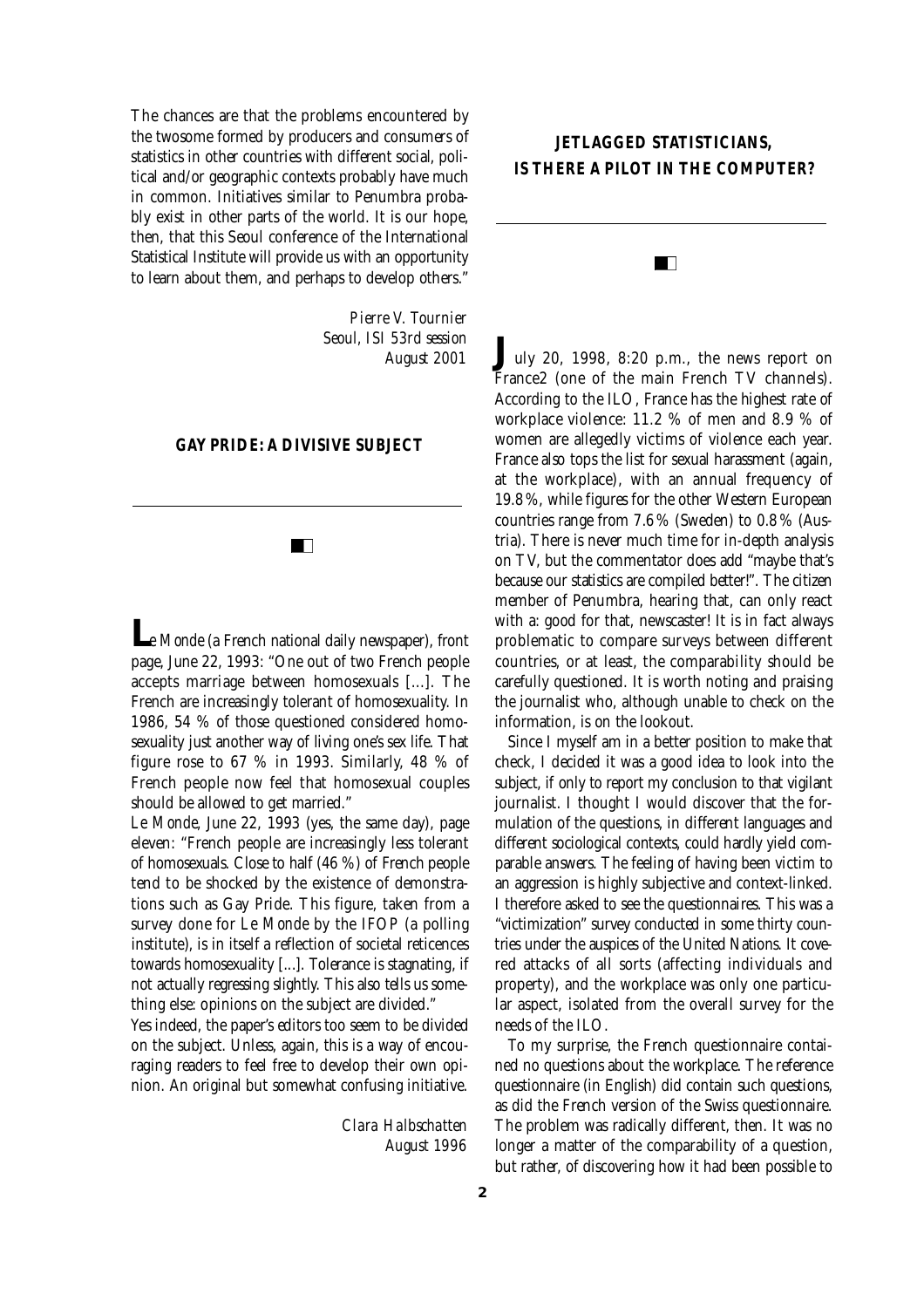establish findings although the question had not been put. Are some statisticians extraordinarily smart? I will spare you the details of my investigation of the investigation. My conclusion was as follows. This was the third time this survey had been conducted: the workplace had been introduced for the second version, and since France had not participated in that second version, it had kept the same questionnaire as for the first. No-one had noticed the omission. Subsequently, in its automatic analysis of the responses for all of the countries, the central computer had replaced the missing question by the next one. So the question did get answered, after all, but the answer was meaningless.

#### *Two lessons*

There are at least two lessons to be drawn from this story:

 $-$  first, that the organization of this type of surveys, involving a number of institutes, elicits a loss of control over the technical aspects of the process (checking of the questions and checking of the data collected);

 $-$  secondly, that regardless of the technique, it is of some concern that all those individuals who had an opportunity to see those results accepted such a tremendous difference in the order of magnitude without a wink. No-one was surprised. The experts in violence all got busy explaining with the utmost seriousness the whys and wherefores of the phenomenon, and the dangers involved, with no astonishment over its magnitude.

No-one. Except the commentator on France 2, who had some suspicion. And it was the accidental hearing of that commentator by a curious statistician that let the cat out of the bag.

If such is the case, then why conduct a survey, if the same speeches are to be heard irrespective of the findings?

The discovery was made too late to prevent a publication such as *Le Monde - Initiatives* (a thematic weekly) dated October 7th from reproducing the piece.



One imagines that absolutely everyone is prepared to pick up such findings, even when they are that extravagant. What, then, should we imagine, and fear, when the findings are only slightly warped!

The next riddle is: on the ILO list of prize-winners, Argentina is vice champion for sexual violence, with 16.6 % (third prize goes to Rumania, with 10.8 %). If France is disqualified, what's the story for the challenger? I sent my report to a colleague in Buenos Aires, and am waiting to hear from her. Is Argentina's survey defective as well? or are Argentinians definitely hot-blooded?

> $R$ *ené Padieu April 1999*

#### **AGING**

 $\blacksquare$ 

The French are aging, so we are told over and over. Between "the wrinkled French", "the grandpa boom", "the gray panthers", we are constantly being informed that the number of senior citizens is increasing. Well, now, there's a curious understatement. Old people are referred to as senior citizens nowadays. Old is politically incorrect. It's derogatory. But I do remember a short story by Alphonse Daudet entitled 'Old People', a lovely story, smacking delightfully of sunlight, furniture wax and homemade jam.

Among the many alignments of figures counting and recounting our national aging process, we find a commentary by *Population et Sociétés* (a monthly published by the French Institute for Population Studies) (March 2000) on the latest census and the INSEE (the official French statistical institute) findings, telling us that, what with the low birth rate and the increasing life expectancy, this aging is unavoidable. But still, the rising life expectancy is slowing down somewhat: in the past, it gained "three" months each year"; now it is only somewhere around two months a year. Nonetheless, it is still progressing. Nearly 16 % of the population are now "age 65 or over", whereas they will allegedly be  $20.6$  % twenty years from now.

At this point, I say to myself: does that mean that there are more and more old people? Who, in fact, is old? The other day, my godfather celebrated his 60th birthday. Not being even half his age, I complimented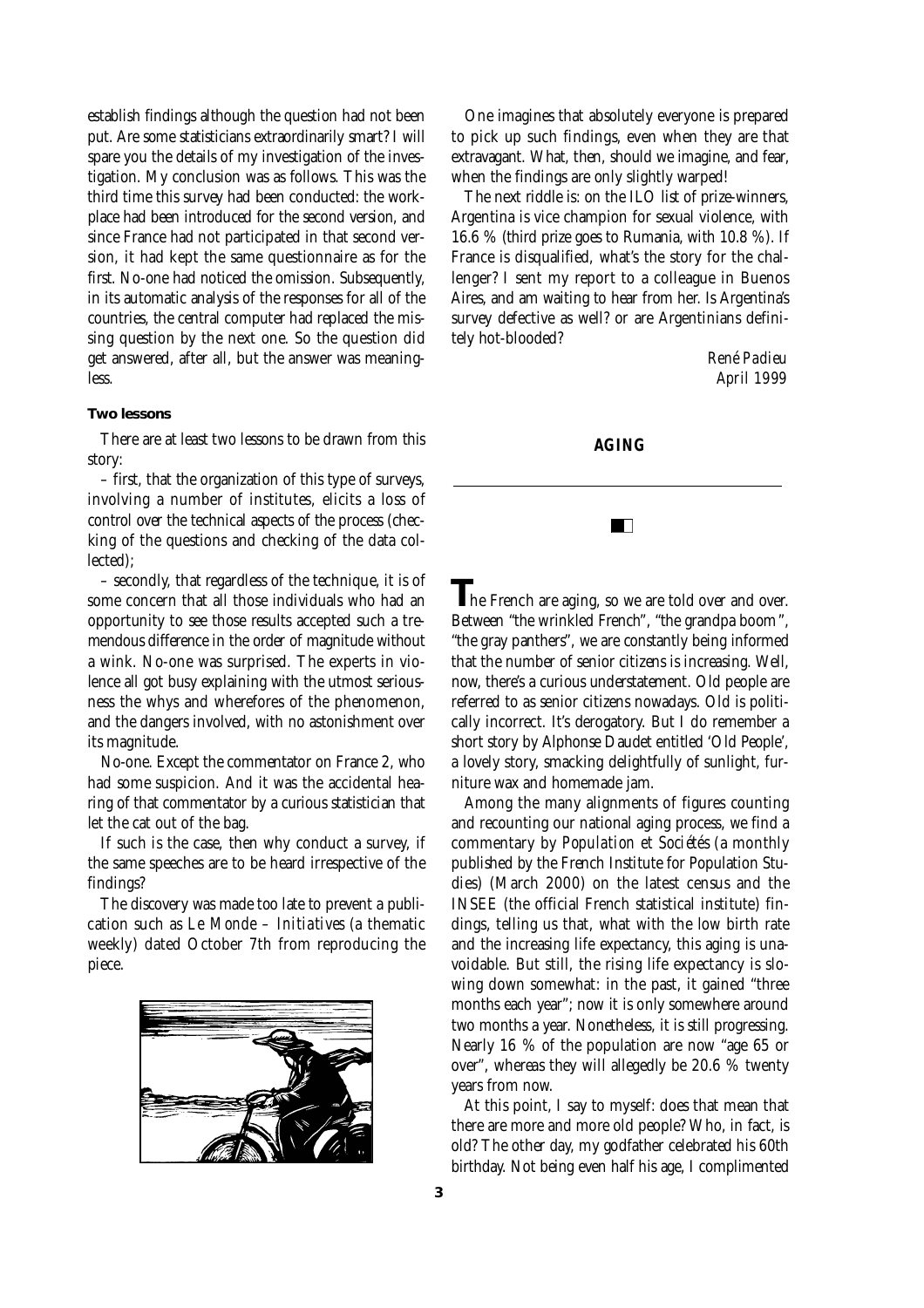him respectfully. But he seemed extremely cheerful. He had just read in some magazine that we are physiologically programmed to live 120 years. He said: you see, I'm just at the half-way mark; and considering my experience of my past errors, I have a very promising prospect in store. He showed me a chart published in the magazine, with the survival curve, for different ages, of a generation born in 1850, one born in 1900, etc. up to the present. The curves changed from one period to the other, suggesting that the line would indeed tend toward a rectangular form, an ideal form in which everyone would live to age 120 (and would die, all at once, having reached that point).

My great-aunt Clara Halbschatten attended that birthday party, of course. She is perked up by her stay in the Alps, following her accident last summer, and with her hundredth birthday not far away, she stays out of drafts but is always lively and alert. I told her of my godfather's boasting.

 $-$  That's quite true, said she, but what's important is not the number of years you live, but your health. I'll show you a statistic - I don't know it by heart showing that the number of healthy years is increasing as well.

— But then, Aunt, do you mean that a person who is, say, eighty years old today is not really older than one who was seventy in the 1950s?

— He or she is even younger! Here, look.

We were in the library, and there were some recent issues of the magazine *Futuribles* (a multidisciplinary journal concerned with medium and long-term futures of societies) lying on a shelf. She opened one of them (her ability to stalk out the most varied publications has always astonished me) and showed me a review of Peter Drucker's latest book. I suspect he was an old pal of Aunt Clara's. He is 90 and has just published another book. The author of the review notes that he publishes one a year, at his age, and that he always has something new to say. He reports that "a life expectancy of 79 years today is equivalent to 65 in 1936, the year in which the United States were the last Western country to adopt a national retirement plan". And the author goes on to conclude outright that "within the next  $20$  or  $30$  years, the age of retirement will have to be pushed back to 79".

I went home very upset, and with the feeling I had learned something very new, telling me, just out of adolescence, of a very long forthcoming period of youth. To return to the INSEE statistics: is age an accurate indicator for measuring the so-called aging of the population? Is aging relative? Just as the INSEE often sets the poverty line conventionally at half of the median income, perhaps the old age level should

be set conventionally at twice the median age? This reminds me of something Jean-Didier Vincent wrote (I ask his forgiveness, I don't remember in what book): "an old person is someone who no longer builds his future". I can imagine a survey in which people would be asked: do you build your future? Yes or no? Check the right answer. And a percentage would be drawn from it. To be compared from one period to the next, and from one country to another. At last, we would know what it means to be a nation of old people...

> *Mélanie Leclair November 2000*

# **MEASURING VIOLENCE: WHAT GOES ON BACK STAGE**

 $\blacksquare$ 

 $S_{\text{tudies of violence do not necessarily begin by}}$ counting the number of cases of homicide, but when some "particularly odious" crime is committed, there is a rush on available statistics on the subject, so as to place the peculiar event in a numerical context. There is also the idea that because homicide is such a serious matter, the information about it is more complete and more accurate. A comparison of the figures made available by various sources and examination of the categories used to analyze them does not corroborate this postulate.

#### *Acts, attempts and victims*

French law prescribes the same punishment for attempted homicide as for "successful" homicide. Now, police statistics did not make any such distinction until 1988. In 1991, 1,259 of the 2,614 cases counted  $(48 \%)$  were attempts, whereas the proportion of attempts was 51 % in 1988. Since we have no knowledge of this proportion before 1988, there is no way, barring the assumption of a sort of golden rule of constant ratios, of determining what is behind the variation in the number of homicides (including attempts) in police statistics over the long term, with a rise from 1,387 in 1972 to 2,614 in 1991 (an 88 % increment) for all of the following headings: "gang killings", "heinous homicide" (accompanied by rob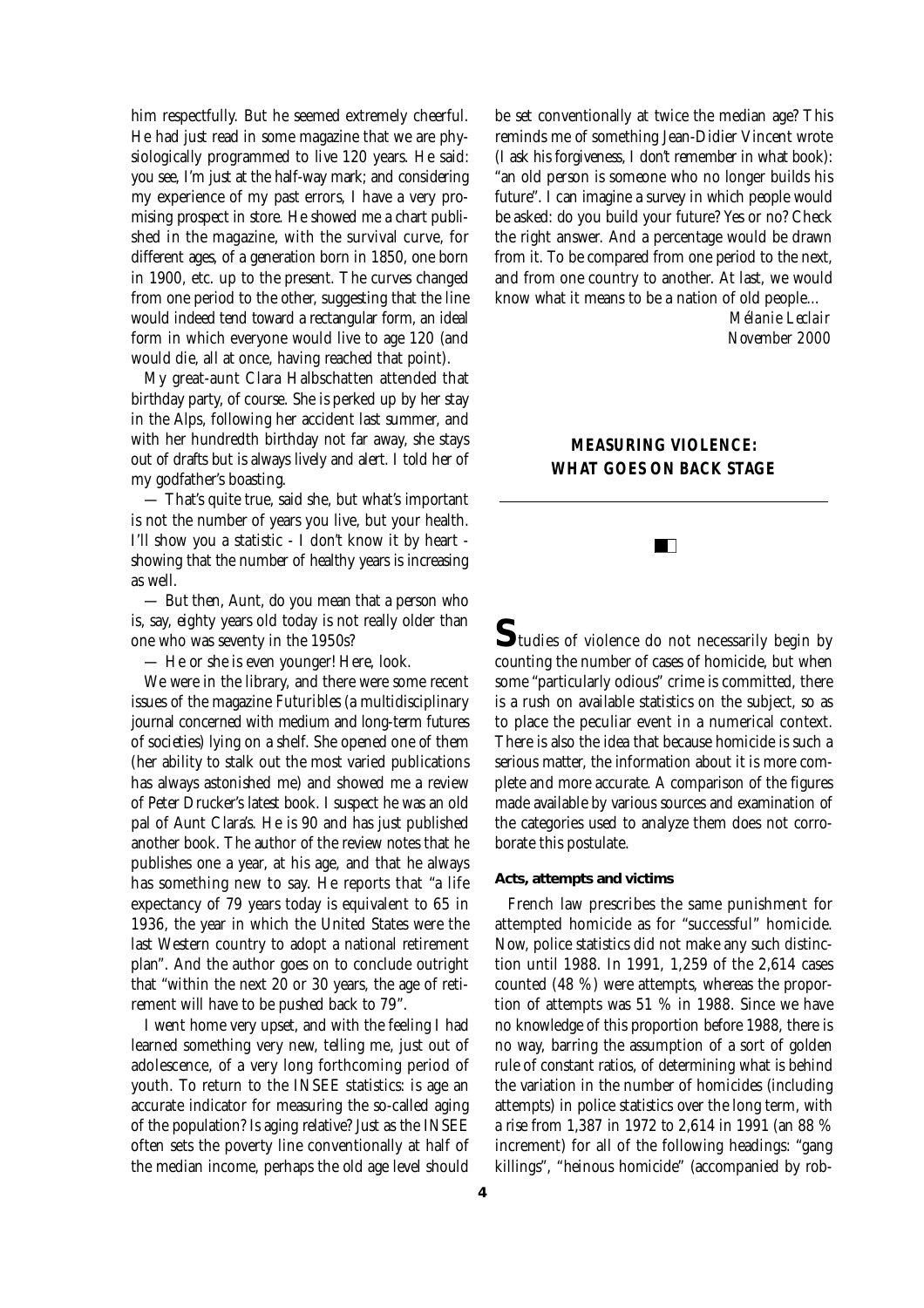bery), "non-heinous homicide" (for other motives), " infanticides" and "poisonings".

Does this inclusion of attempts account for the gap between the figures published by the Police department and the cases of "homicide or intentional injury of another person" counted by the INSERM (National institute for public health and medical resarch) in its statistics on the medical causes of deaths? In 1991, for example, the INSERM found 625 deaths of this type whereas police statistics reported 1,355 killings. As we see, statistical sources are still far from coherent, because of differences in conceptualization and in data-collecting methods. But there is also the definition of the unit of reckoning, which is the act in police statistics and the victim in medical statistics. The Police department report for 1991 presents a detailed analysis of 1,600 "acts" of deliberate homicide or attempts reported to the central bureau of the investigating police. Surprisingly, we learn that these 1,600 homicides produced 2,007 victims, 953 of whom were simply victims of attempts. That gives us 1,054 deaths, if our calculations are accurate. Unfortunately, we are not told how many of the 1,600 "acts" were attempts, so that we cannot calculate the average number of deaths per successful homicide. This is enough to comfort people who are convinced that they are not being told the truth about the increase in violence, and accuse the experts of doctoring the statistics.

#### *Defining homicide*

These statistical difficulties stem partially from the very definition of homicide. If we restrict ourselves to the legal aspect, the French doctrine establishes a distinction between voluntary homicide (deliberate manslaughter and premeditated murder) and unintentional homicide, which pertains to the action itself (a gun is fired intentionally or unintentionally). The former, in the strict acceptation, excludes deliberate assault and battery having caused death without the intention to deal it, which represents a third, hybrid category. In this latter case, the action is deliberate, but not the outcome (the gun was shot deliberately, but the person did not intend to kill). These distinctions are delicate, and the charges may change on the way from the police to the court. The only indisputable definition would be the one behind the penal statistics, and they show 532 convictions for voluntary homicide in 1991 and 224 for deliberate assault and battery having caused death. The decision handed down by the jury has then put an end to all legal debate over the nature of the act. And yet, even at this level, there is a considerable shadowy area: cer-

tain homicide cases are sent to a "correctionnel"  $\text{count} 1$  because they are unintentional, whereas some people contend that they are serious offences susceptible of "cours d'assises". Homicide attempts receive similar treatment, and in case of legitimate defense the verdict may be acquittal. When the author of the homicide is not identified, the legal status of the case remains somewhat vague, following dismissal resulting from an unsuccessful investigation. Last, when the author of the act is found to have no criminal responsibility (in a demented state when the crime was committed), one is tempted to consider that homicide did nonetheless occur.

#### *Simplification and further details*

There is nothing neutral about the decision to count – or not to count – assault and battery having caused death as homicide. Whereas the number of truly intentional homicides are definitely on the rise in police statistics, as we have seen, at the same time these assault and battery cases have declined from 706 in 1972 to 217 in 1991. And what about infanticides, which have also dropped from 140 cases in 1972 to 36 in 1991? Should we include them, despite all the doubts one imagines as to their definition? This leads to a situation in which both extremes may contend to be right. A restrictive, or strict definition of homicide would only consider those cases recorded as such by the police. By this count, the number of homicides has more than doubled between 1972 and 1991 (going from 1,247 to 2,578). A broader definition, and one which is perhaps less sensitive to the variations between the categories, would add infanticide and assault and battery having caused death, thus arriving at an increase of only 35 % (from 2,093 in 1972 to 2,831 in 1991).



— Hold on, we are consulting the computer...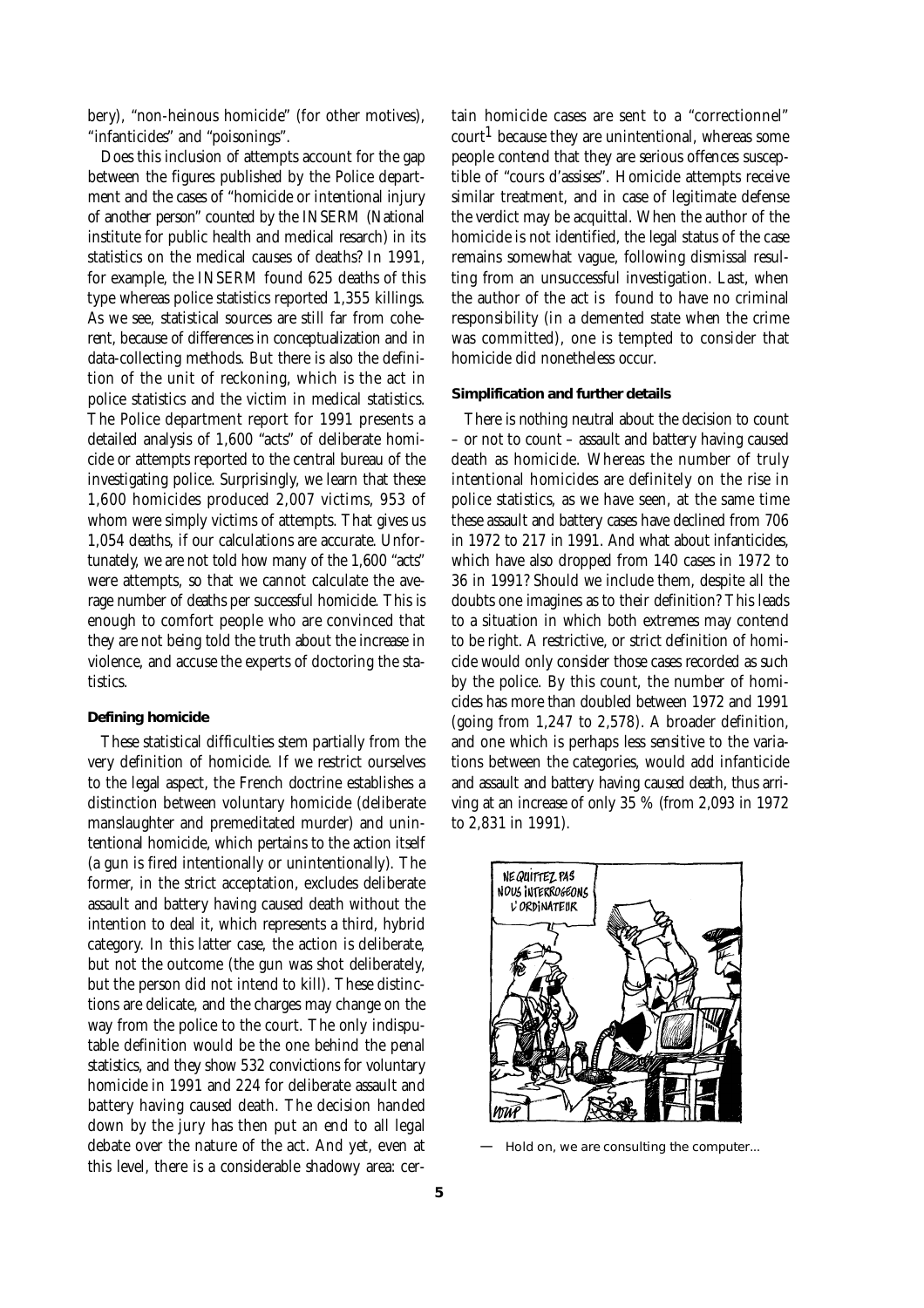Or again, if sensationalism is desired, we might note that it is the "heinous homicides" – that is, homicides or attempted homicides attended by robbery – that have increased most, since the number of acts has tripled (going from 152 in 1972 to 447 in 1991); but in 1991, six out of ten of those homicides were attempts!

There is no such thing as a figure that is truer than another one, and specialists will tend to view these different presentations as complementary. The mass media require simplification, however, and therefore a short message. Can we accept the evacuation of the complexity of findings, for the sake of clarity? More cogent still, can we restrict ourselves to the framework provided by police statistics, especially if we consider – to return to our starting point, homicide as a symptom of violence within society – that another form of more or less conscious violence produces ten times as many deaths in traffic accidents as may ever be counted by statistics on intentional homicide. But those deaths will never be included in statistics on crime or offending, even if they were caused by a drunken driver. It just depends on how you look at it? *Bruno Aubusson de Cavarlay* 

*September 1993*

*1 . In France, moderately serious offences (délits) are judged by tribunaux correctionnels, whereas major offences (crimes) are given a jury trial by a cour d'assises.*

#### **NO OPINION, BUT SOME EFFECT**

#### $\blacksquare$

*I*n November 1996, the Nice city government organized a referendum on its removal orders with regard (if we dare say...) to the homeless. *Nice-Matin* (a local daily paper) of November 25, 1996, reported the outcome of the vote using histograms, all on the same scale and with the same presentation, showing the percentage of abstentions (calculated on the basis of registered voters) and percentages of votes "for" and "against", the latter two calculated on the basis of valid votes (figure 1). One's visual impression was clearly that there were as many "for", percentage-wise, as there were abstentions, whereas the truth was quite different. If the "for" and "against" columns were to be

comparable to the abstention columns, they would have to be given as a percentage of registered voters, that is multiplied by the percentage of valid votes. This would produce figure 2, quite different from figure  $1...$ 

Howe ve r, a graphically correct presentation of the findings may sometimes correspond to perfectly incorrect conclusions. For instance, at about the same time, (November 19, 1996) *Le Monde* (a national daily paper) reported on a SOFRES (a polling institute) survey of French opinions on the educational system. Figure 3 illustrated the rates of satisfaction expressed for the different levels of schooling.

Le Monde's comment was: "As we advance toward higher education, the degree of dissatisfaction and distrust increases [...]. 80 % of French people plebiscite nursery school [...], whereas a bare half (50  $\%$  of positive opinions) approve of junior high schools  $[\dots]$ . Only 39 % approve of higher educational institutions." In point of fact, there is an illusion involved here, due simply to the fact that increasing numbers of people have "no opinion" as the level of the schools rises. This is really perfectly comprehensible, since experience with nursery school ("plebiscited", in the words of *Le Monde*) is obviously much more widespread than experience with universities ("criticized"...). A very different result may be obtained simply by caculating the percentages of approval and disapproval on the basis of actually expressed opinions. In that case there would still be a majority of satisfied individuals (figure 4), and there would actually be relatively little variation in the proportion of those satisfied – at least for high schools and university.

#### *Jean-Marc Lévy-Leblond June 1997*

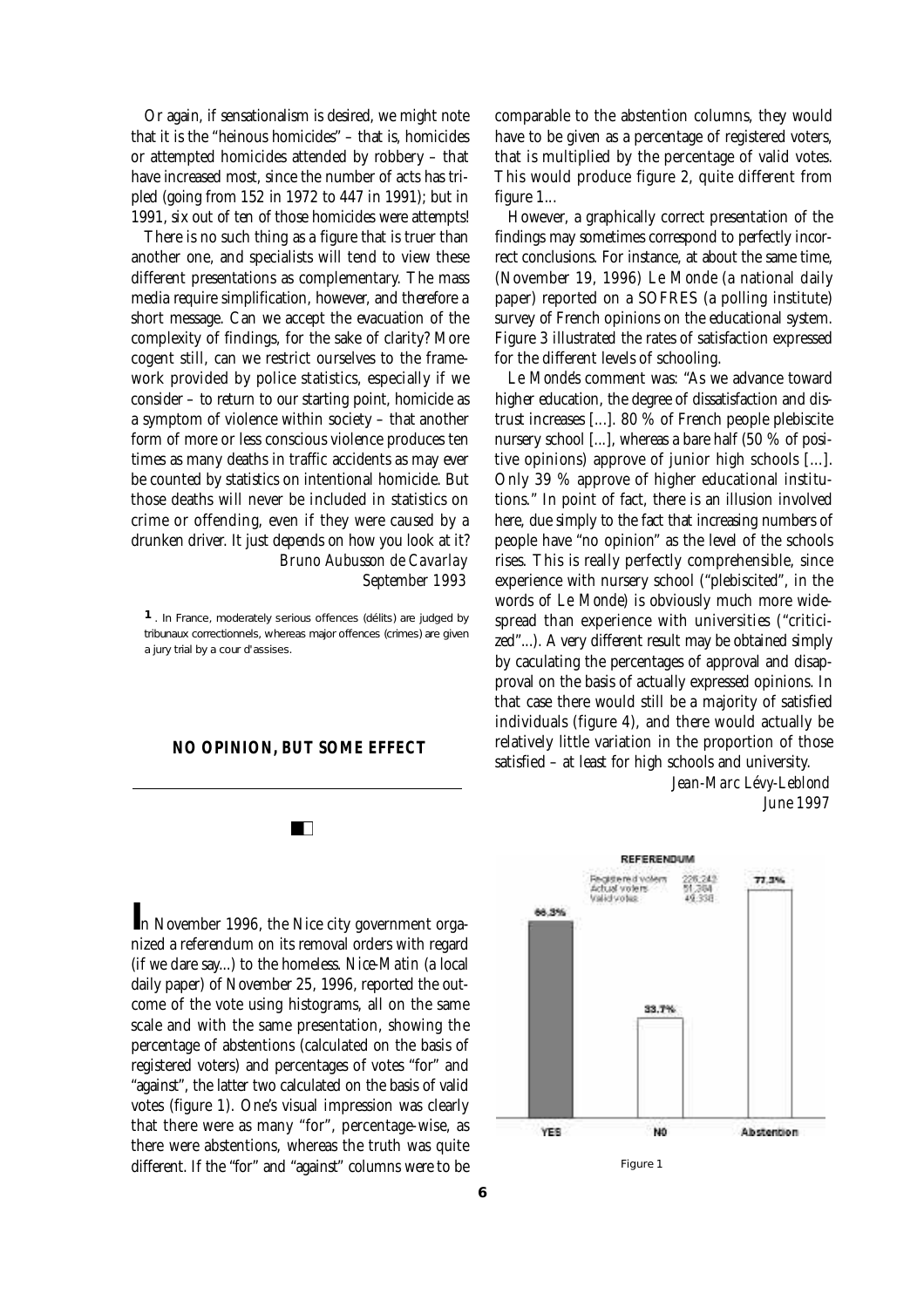









 $\blacksquare$ 

*Le Parisien* (a local daily paper) dated December 2, 1998 gives us the following headline: "earnings are 23% higher in Paris than in the rest of France". The formulation is deceptive! Doesn't this give the reader the impression that a same person, working in Paris, would be paid nearly a quarter more for the same job than if he worked elsewhere? The article says nothing that contradicts that interpretation, perhaps because the writer himself does not master the subject.

If we take a closer look, however, we see that the mean income of Parisians is compared to that of "provincials". What is compared is neither the same people nor the same jobs. Since Paris has a larger proportion of executives than the rest of France, even if those executives were paid the same salary everywhere, while workers and employees were also paid the same wages in both places, that alone would produce different means. Actually, we do not know (or at least, the article does not say) whether, all else being equal, Parisians are paid more, nor how much more. The figures given are accurate, but the meaning ascribed to them is not.

Furthermore, what is discussed here is "available income", which is to say the total amount received through work, rentals and interest accrued as well as social benefits, retirement pensions, family allowances, etc., minus internal revenue payments for those who pay taxes. The term "earnings" is not very accurate either.

> *René Padieu April 1999*

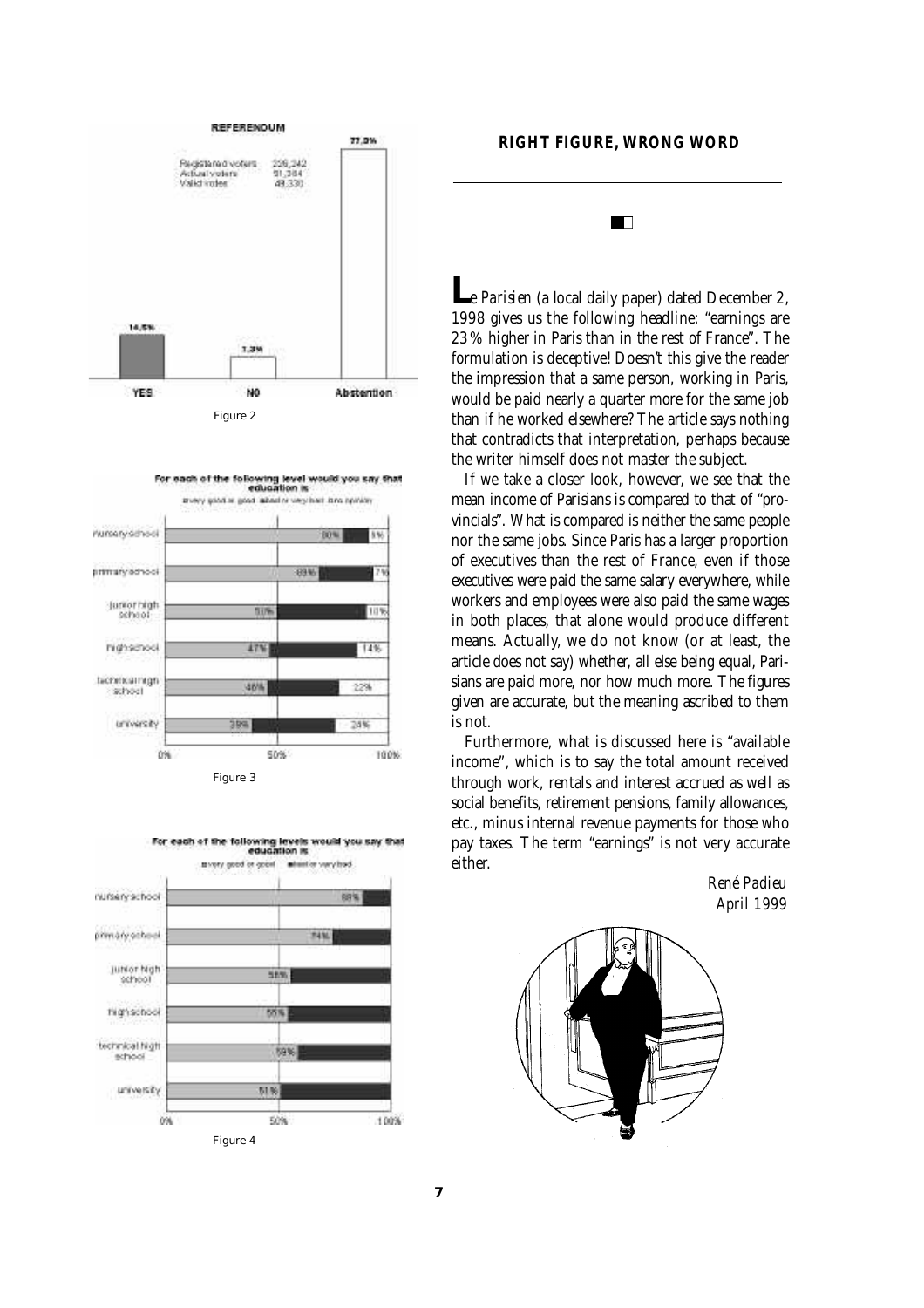# **IS THERE SUCH A THING AS IMMUNIZATION AGAINST A RISK?**

# HD.

"*B*ovine spongiform encephalopathy will have disappeared from Britain's herds within four years without any need for massive slaughtering of animals, claims an international report published yesterday in the journal *Nature* by researchers from Oxford. [...] The epidemic is in its terminal phase and the number of cases will be 'insignificant' by 2001". Reassured, at last?

According to these epidemiologists, "close to one million infected animals were consumed before 1989. at which time a ban was placed on the sale of that organ meat most likely to transmit the disease" (*Libération*, a national daily paper, August 30, 1996). On the previous day the same paper had published other figures, communicated by Reuters: "Nevertheless, the large number of sick animals consumed gives good reason for concern. There were some 903,000 mad  $c$  cows between 1974 and 1995, 446,000 of which were consumed before 1989 and 283,000 others consumed before the stricter restrictions were adopted last December".  $446,000 + 283,000 = 729,000$ . There is a deficit of  $903,000 - 729,000 = 174,000$  cows. Are you following me? Were they eaten? If so, they must have been eaten on New Year's eve. December 31, 1995, to be counted in one instance and not in the other. This is the famous problem of the borders, in statistics. By the way, there is no mention of whether the cows were consumed locally or "taken out" to the continent.

This vagueness when counting mad cows reminds me of a wonderful cartoon by Plantu<sup>1</sup>, about the latest population count in China. It shows a census-taker in front of a huge crowd, in the process of counting people: "Someone moved! I have to start over". I realize there's something incongruous about the comparison. Sorry about that.

*1 A famous French cartoonist.*



*V*accination against hepatitis B is not compulsory in France, and it is up to parents to decide whether or not to have their 12 year-old child vaccinated... in the light of the dim clarity shed by a series of letters and figures?

#### *First there are the letters*

There are many sorts of hepatitis. They are defined by letters: A, B, C, D and so on. Hepatitis B, our subject here, is a viral disease that may be transmitted sexually and through the blood and saliva. This means that health professionals and young people with "atrisk behavior" are particularly exposed.

Fortunately, many virus carriers will never experience any special problem, but in a small proportion the evolution of the disease is quite serious: some asymptomatic cases develop symptoms, which may become chronic, a number of the latter cause cirrhosis, which may produce liver cancer.

Perfectly effective vaccines are available since 1981. At first, only "at-risk" groups were vaccinated, but in 1991, WHO discovered that this strategy did not suffice to cause regression of the disease throughout the world, and therefore recommended that national authorities prescribe the systematic immunization of young people, with the long-term goal of eradicating the disease.

France adopted this strategy in 1994, and mass immunization campaigns targeted at infants and preadolescents were launched, as a result of which about 40 % of the population was immunized in 1999.

#### *Then there are the question marks*

All vaccines have "undesirable effects", which may be more or less unpleasant. Most are minor and do not call the beneficial character of this vaccination into question. But these side effects are conscientiously monitored by the health authorities, of course, to make sure that no more serious consequences develop. Any physician who observes serious side effects following the administration of a vaccine (or of any other medication) is under the obligation to report it

*Victor Descombres November 1996*

#### ПT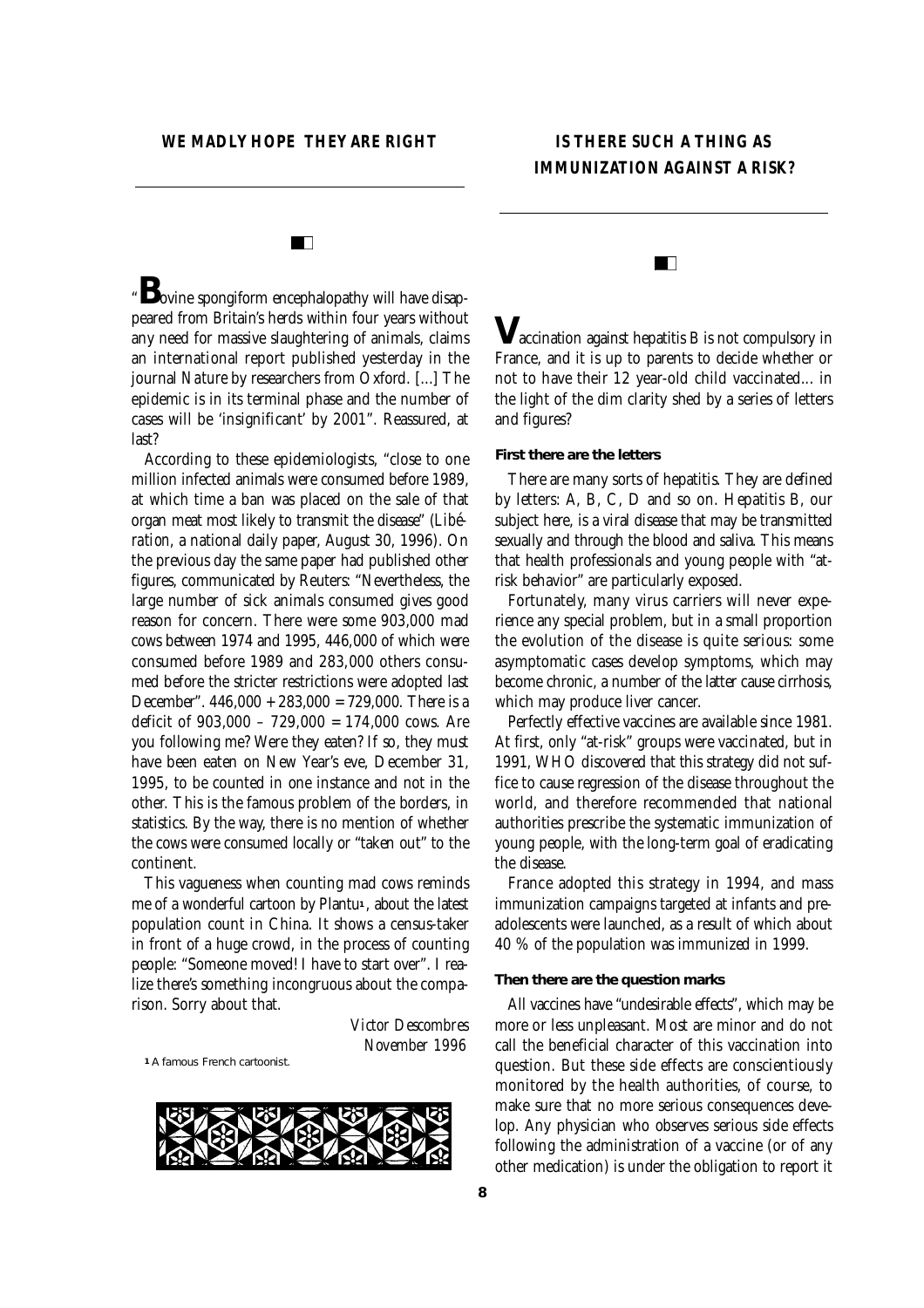to the nearest drug monitoring center. These centers analyze the event and the results of their work are put together at the national level by the Drug Administration. On the basis of available findings, this agency attempts to establish a causal link between the medication and the side effects observed.

In the case of the anti-hepatitis B vaccine, some cases of severe illness, and especially of multiple sclerosis and other ailments known as demyelinizing diseases have been reported since the introduction of mass immunization. Is there a causal relationship between these ailments and vaccination? In October 1998, the Nanterre court said there was. Without calling for any special forensic expertise, on the basis of the observation that Miss X had developed multiple sclerosis within days of that vaccination, it considered that a causal relationship was patent and sentenced the manufacturer of the vaccine to pay damages to the victim.

With headlines denouncing "the killer vaccine", the causal relationship seemed to be equally obvious for some journalists. The victims were of the same opinion, and felt that the statisticians were being overcautious. An association, the REVAHB, was actually set up to make contact between victims, support them, defend their material and moral interests, and contribute elements of proof in the lawsuits they bring for responsibility. The REVAHB has accumulated a great many dossiers tending to demonstrate the causal relationship between vaccination and severe neurological ailments.

#### *Then, numbers are brought to bear*

But if a few individuals among the 25 million people who are vaccinated in France develop multiple sclerosis within weeks of vaccination, it may be a simple matter of chance. Between 1993 and 1998, the number of notified cases actually remained much lower than would be explained by simple coincidence. Does this mean that there is no causal effect? Alas no, since there is no guarantee that the figures are exhaustive, despite the legal obligation to report cases. With concern rising in 1997-98, the Drug Administration decided to launch four different large-scale studies using four different methods, to get to the bottom of the matter. In September 1998, the results of the 4 studies were released simultaneously, and the world's greatest specialists were locked up in a room for an entire day to analyze the findings and draw conclusions. Several days later the ministry published the outcome, with the utmost transparency.

The first and second studies were what is called case/control studies, in which a sample of multiple sclerosis victims was analyzed to determine whether the rate of immunization against hepatitis B differed from that found in the control sample.

The first study, conducted at the Pitié-Salpétrière hospital in Paris, showed an odds ratio of 1.7. In other words, all else being equal, the vaccination rate of multiple sclerosis victims was 70 % higher than for people without that ailment in France. Does this constitute proof? No, for there is a great margin of uncertainty attached to this 1.7 ratio. The " $95%$ confidence interval", that is the range within which the actual ratio has 95 % of chances of being located, is the range [0.8;3.7] here. In other words, if we want to have less than one chance out of 20 of being mistaken, we must confine ourselves to the assertion that the odds ratio is somewhere between  $0.8$  (immunization would be 20 % less frequent among multiple sclerosis victims) and 3.7 (immunization would be 4 times as frequent then). Statistically speaking, the result is said to be "non significant at the 5 % thre shold", since 1 falls within the confidence interval. There is simply a suspicion.

The second, more powerful study covered 18 neurology departments in University Hospital Centers, the largest possible sample of its kind. It collected 242 cases of demyelinizing diseases, compared with 407 paired controls. It found that:

— if we take only patients whose immunization is attested by an up-to-date vaccination card, the odds ratio is 1.4, with a  $95\%$  confidence interval between 0.4 and 4.5;

— if all patients are considered, the ratio is 1.8, with an interval between 0.7 and 4.6.

Still not conclusive with a risk of error of less than 1/20th, but again, some suspicion. Would the third study settle the matter?

This study covered an extremely large number of individuals (4 million people, 520 cases of multiple sclerosis, 2,505 controls), thanks to the ongoing data bank fed by English general practitioners. It found an odds ratio of 1.4 for the occurrence of multiple sclerosis within two months of immunization, with a 95 % confidence interval between 0.8 and 2.4.

Again, a suspicion, but still nothing conclusive!

The fourth study considers notifications of severe side effects. As mentioned above, notification to the disease monitoring network is not exhaustive. Now it just so happens that the REVAHB has also been collecting notifications, and has recorded a great many suspected cases over several years. Some cases are reported to the disease monitoring network, others to the REVAHB, still others to both, and some to no-one at all. In this case a method inspired by.... a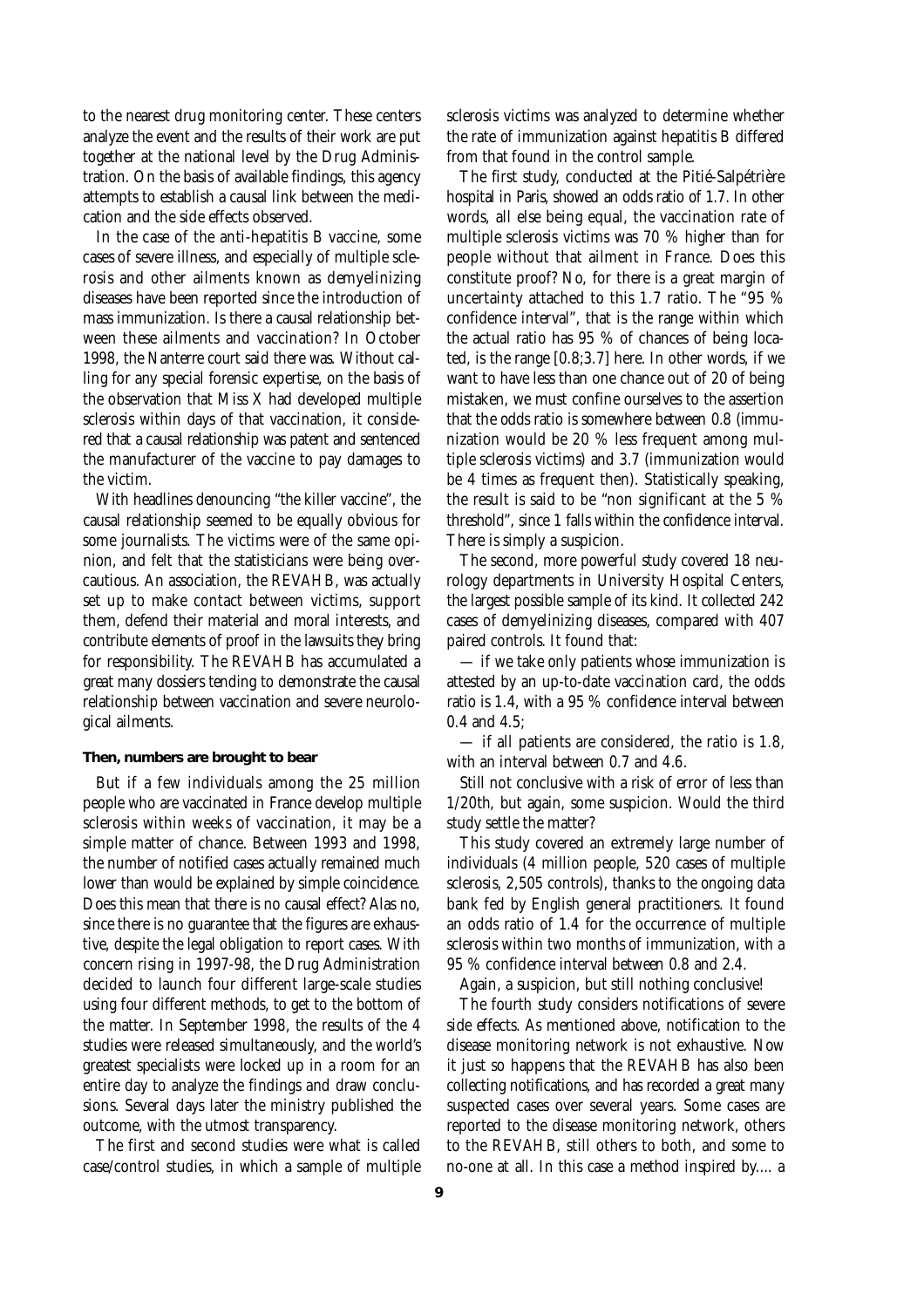pond-fishing technique (!), the capture-recapture method, is used to assess the percentages of notifications of each sort.

If we postulate that the fact of being reported to one of the two circuits does not affect the probability of being reported to the other (the validity of which is difficult to ascertain, but which does not seem absurd, a priori), measurement of the proportion of cases notified to each agency that were also notified to the other should give some notion of how exhaustive they are, and above all, of the total number of cases. That is precisely what was done. This yielded: 236 cases notified to the disease monitoring network, 71 to the REVAHB only, and 16 cases to both. According to calculations, the number of cases was comprised between 361 and 1,834 (with a 95 % confidence interval, as usual). Comparison of these figures with the expected number of cases within the population, considering the number of vaccinated individuals in France, is again inconclusive.

It is highly improbable that any subsequent studies will be able to go much further.

#### *The risk of hepatitis B*

Can we at least determine the risk of hepatitis B, for the prevention of which the vaccine is administered?

The Institute for Health Monitoring (formerly the RNSP) is in charge of this evaluation. Since there is no obligation to report hepatitis B, its incidence is not accurately known. An estimation is obtained by extrapolation of the figures given by the doctors in the "sentinel network", who detect the symptoms of hepatitis (since they are only concerned with symptoms, they have no way of detecting symptom-free cases of hepatitis). In 1994, the annual number of new cases was estimated at 7,800, which estimation was cut down to 3,100 cases of symptoms of hepatitis B, on the basis of the 1996 data.

The RNSP had done a simulation of the benefits of vaccination for a cohort of adolescents followed up until age 30. It estimated that immunization avoids between 3 and 12 cases of fulminating hepatitis and between 12 and 58 cases of cirrhosis of the liver, some of which would evolve into lethal liver cancer. Naturally, the risk for any given person depends on a number of individual parameters including the presence or absence of at-risk behavior.

Conversely, an extrapolation, for the same cohort, of data on the side effects of the vaccine, discussed above , arrives at an estimation of between 0 and 2.2 cases of severe neurological ailments (such as multiple sclerosis) caused by vaccination.

The RNSP concluded that "the benefits to the community of vaccination against hepatitis B seem to be greater than the potential risk represented by it".

Now that you are well informed, will you have your 12-year-old vaccinated?

#### *The solution*

To avoid this terrible dilemma, and rid yourself of the need for the above statistical developments, have your child vaccinated during infancy. The specialists unanimously proclaim immunization to be effective at that time, to avoid the need for immunization at adolescence, and to be devoid of any undesirable side effect

# *Je a n - René Bru n e t i è re March 2000*

#### **BIRTHS: RUSSIA IS IN THE RED**



In the May 28, 1996 edition of *Libération*, a national daily paper, a report by the UN Population Fund is presented by a certain "M.L.C." (Movement for the Liberation of Couples?) as follows: "Europe, North America and Japan do indeed have low birth rates, sometimes down to zero in countries such as Germany, or negative, as in Russia". We were aware that the German have few children, but to the point of not having any at all... As for Holy Russia, it is discovering anti-babies, made of anti-matter, naturally, the count of which is represented by a negative number.

> *Victor Descombres August 1996*

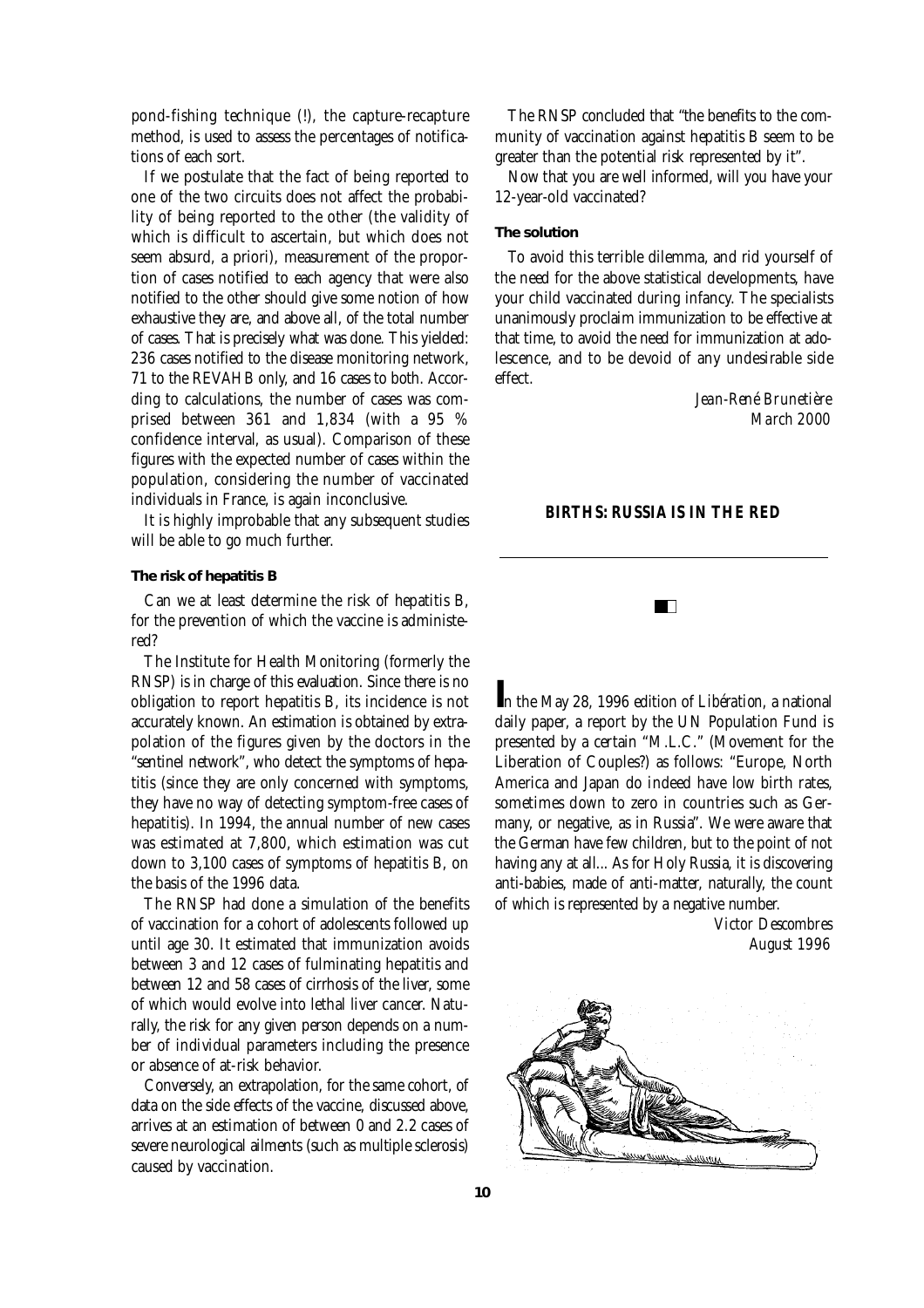#### **THE BIG FISH AND THE SMALL FRY**

 $\blacksquare$  $358 X > 2,600,000,000 Y$ 

X being the average fortune of the 358 richest people in the world and Y the average yearly earnings of the 45 % poorest of the world's inhabitants, according to the Annual report on human development produced by the United Nations Development Programme. So, what are we going to do about it? See René Padieu's article below.

> *Pierre V. Tournier August 1996*

#### **SEVEN GOLDEN MEN**

 $\blacksquare$ 

first start of indignation, let us do a little reckoning. With 66 billion \$/yr. spent for ten years, we are told, we could eradicate poverty. That means that at the end of those ten years, there would not be anything more to be done; the problem would be taken care of once and for all? Sure, we are agreeable...

According to the text cited, we understand that the sum of 66 billion dollars corresponds to the fortune of the seven richest people in the world. That means that by confiscating their fortune, we may finance the first year. What is to be done for the following years? For the second year, we would have to go on to the next richest people on the list: since they are somewhat less rich than the first group, we would have to take more of them (how many is not said). The third year, e ven more rich people would be needed, and so on, so as to mobilize 660 billions, in all, rather than 66. How many people would have to be touched for our ten-year program? Even if this number is quite small in regard to the world's six billion human beings, it would be much less striking than the figure of seven announced here. Doesn't throwing the figure seven at us seem somewhat abusive, if not to say a bit dishonest?

> $R$ ené Padieu *January* 1998

**S**een in *La Croix* (a French national daily newspaper) dated June 13, 1997: "In today's world, with its one billion illiterates, 160 million malnourished children and 110 million non-school-attenders, the UNDP (United Nations Development Programme) remains resolutely optimistic. According to this agency, it would cost some 33 billion dollars a year for ten years to provide access to water, health and education for the entire world population. The same amount again would be needed to eradicate poverty everywhere. The total bill, some 66 billion dollars, may seem gigantic, but it is perfectly within reach, according to the UNDP, which points out that the fortune of the seven richest people in the world exceeds that sum."

Comparing figures may give people ideas, but it is important that those ideas not be wrong. After the

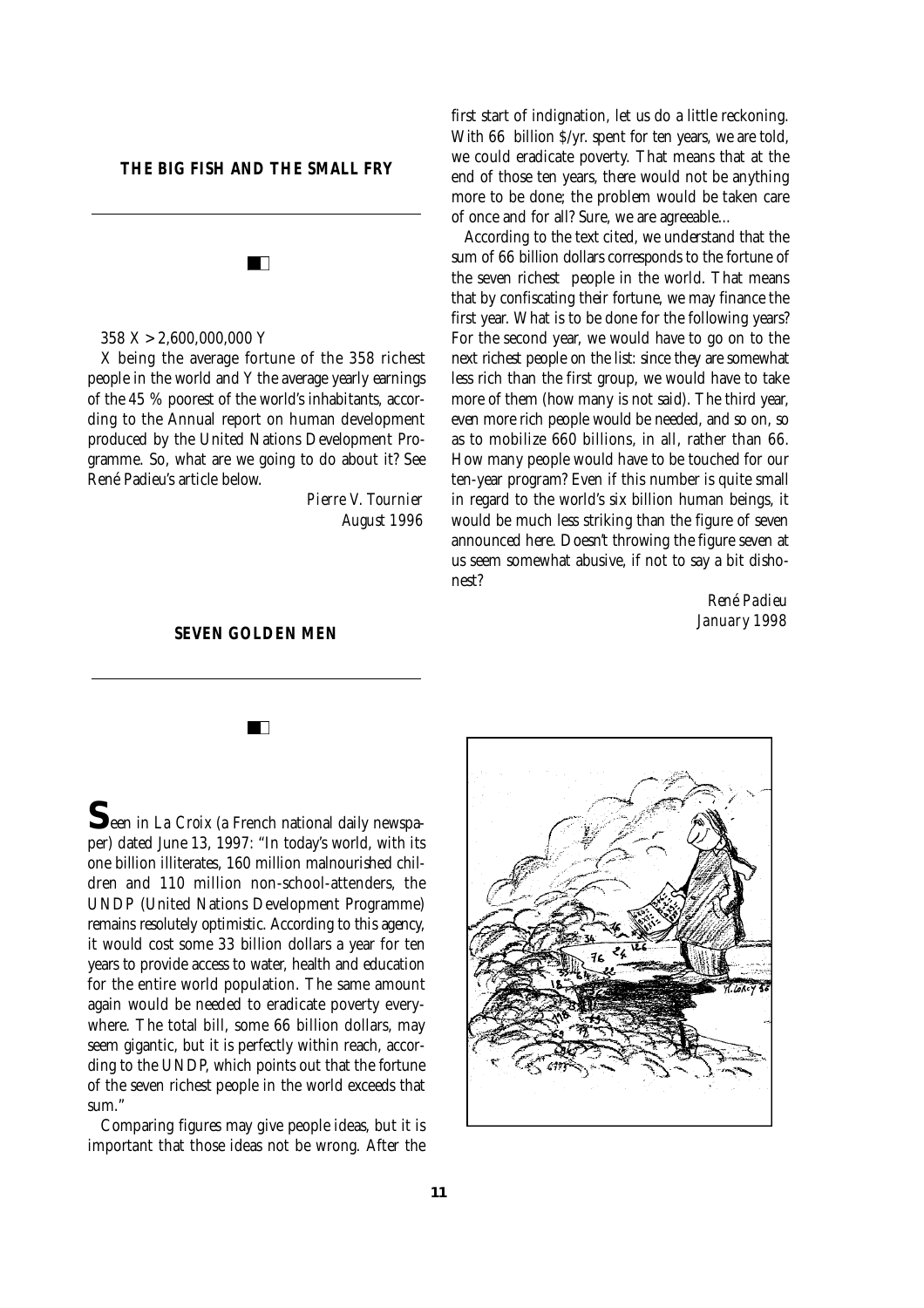# **ON THE USE OF PERCENTAGES BY THE HUNDRED**

 $\blacksquare$ 

**A** percentage is a simple thing: a salary increment of one and a half percent, a three percent cut in the unemployment figure, are within everyone's comprehension. And yet, even practiced journalists and the proofreaders who check on them may easily get mixed up. Here are two examples within the past year:

In *La Croix* (a French national daily paper) dated Tuesday July 6, 1999, Bruno Chenu, in a paper under the title "football's millions", writes: "The transfers that have gone on this month are dizzying. In four years, the size of transactions has been multiplied by four. 400 % inflation: that's not bad!"

Dizzying... and give you hallucinations, if you take plus  $400$  %, which means a multiplication by five. for a multiplication by four. Plus 100 % means doubling, and plus 200  $%$  is therefore a tripling, etc...

Be this as it may, such magnitudes definitely are frightening, and as the author of the paper says: "How can we get out of this spiraling inflation, which should, after all, end up shocking ordinary spectators and reasonable supporters?".

#### *Sub-zero standard of living*

More recently, in *Télérama* (a cultural and TV program magazine) dated December 29, 1999, Gérard Chaliand, a specialist in geo-strategy, was questioned on the outcome of the December 1999 legislative elections in Russia. He interpreted the results as "the symptom of a disoriented population", and added: " How would we react if we had lost something like 300 to 400 % of our standard of living in less than five years?". As we know, the temperature is often subzero in Russia, but we were unaware that the same could be true of the standard of living!

Blunders of this sort may be avoided by using percentages properly, which is to say when the variations they are supposed to measure are small. A percentage of 100 % or more is difficult to comprehend. Beyond 100, it is best to speak of doubling, tripling, etc. Similarly, for large drops, it is preferable to speak of halving, instead of a 50  $\%$  drop, or a division by 3, rather than a drop of 66.6666666... %.

That's easy to say, however. Take prices: a price rise is normally expressed in percentage form, since prices are supposed to change slowly, but there can always be inflation, which may reach  $8,000\%$  for instance. So, dear reader, what would you say the multiplier would be, here?

> *Alfred Dittgen June 2000*

#### **COCAINE AND SANGRIA**

 $\blacksquare$ 

We just happened to be in Barcelona last June 18th, when a front-page headline in **El Pais** (a Spanish national daily paper) proclaimed "Los jóvenes españoles acceden a las drogas antes que los europeos" (Young Spaniards start using drugs earlier than other Europeans).

#### *A stupefying piece of information*

The front page of the daily was referring to an official report revealing that  $10 \%$  of Spanish adolescents,

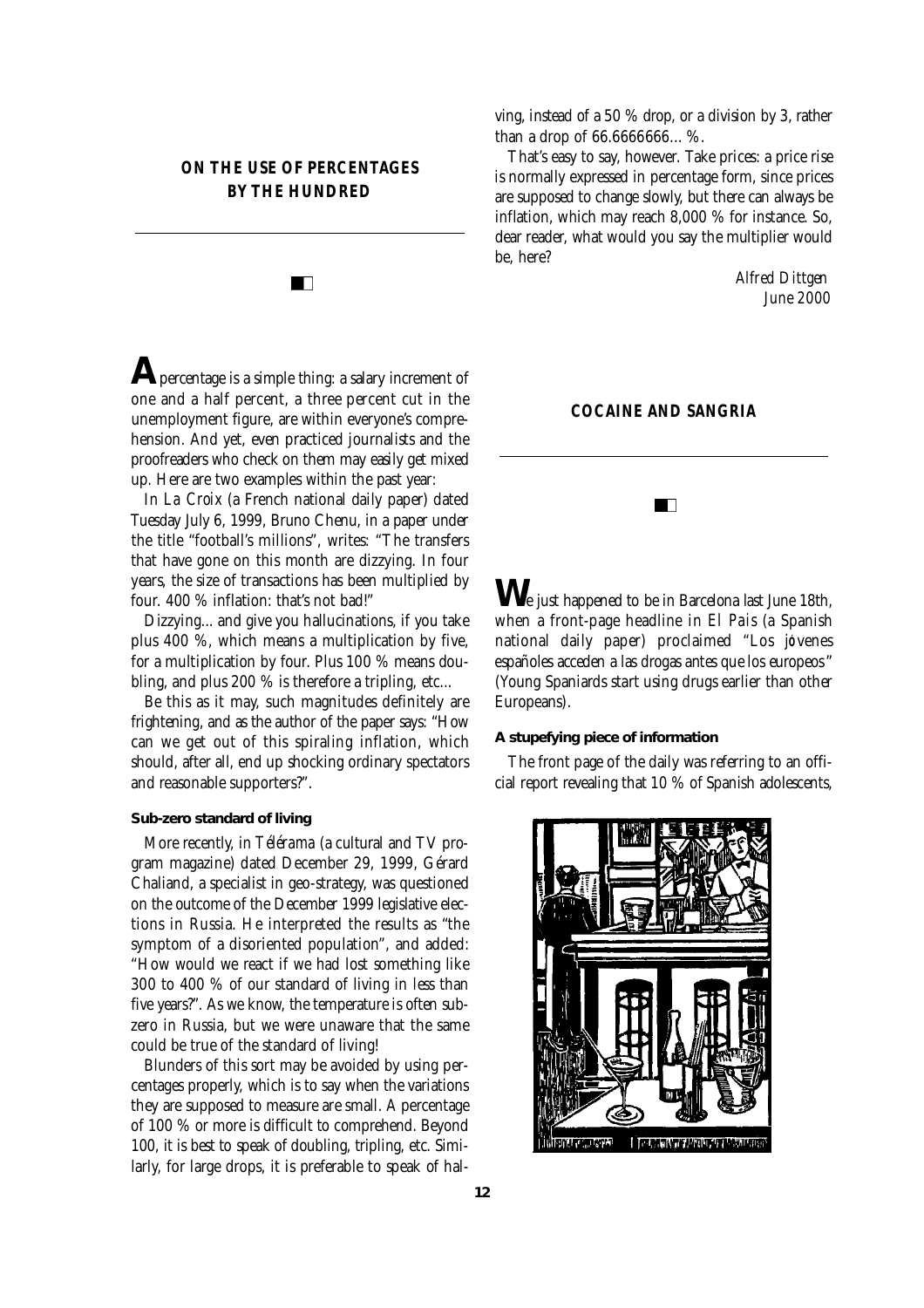but above all,  $41\%$  of  $15$  to  $29$  year-olds, had already taken cocaine. These figures were taken from a major survey on youth, drugs and night life in Spain. Howe ver surprised they may be at the extent of the problem, readers who are unfamiliar with quantitative data on drug use will probably not realize how surprising and improbable this information really is. To understand, one has simply to refer to the epidemiological data published annually by the European monitoring center of drugs and drug addiction (EMCDDA): at the close of the nineties, cocaine consumption among 15 to 34 year-olds was comprised between  $0.3 \%$  and  $5.2 \%$ , depending on the country, for experimenting (life long prevalence) and between 0.2 % and 2.7 % for use over the last twelve months<sup>1</sup>. We are far from those 41 %, even if Spain does have the highest prevalence figures in both categories. Furthermore, a search on the site of the Spanish drugs observatory, the Plan Nacional Sobre Drogas (PNSD), tells us that there has not been any major change in cocaine consumption, with the exception of a slight rise among young people in recent years<sup>2</sup>.

In 1996, for school-attending 15-16 year-olds, Spain was near the top of the list for prevalence of cocaine use within the lifetime  $(2.5 \%)$ , but behind Ireland (4.3 %), Italy and the UK (3.0 %). The PNSD was also able to provide data for 1998, upping that prevalence to 4.3 % (4.8 % for 14 -18 year-olds), but not to the point of reaching the 10 % announced by *El Pais*, which would make Spain rank first in Europe, by a long shot (for the sake of comparison, in 1999, less than 2 % of French 14 to 18 year-olds had experimented with cocaine<sup>3</sup>).

#### *An olé olé survey*

The key to the mystery lies partly in the *El Pais* paper, but it is well hidden. The survey on which the analysis is based is neither a survey of a representative sample of the overall population, nor a survey of school-attenders, but a method of observation recommended by Calafat et al. (1998), based on "key informers in the night life world"*4* . The survey was conducted in Madrid, Bilbao, Palma de Majorque, Valencia and Vigo. In each of these five cities, eleven informers, selected for their familiarity with the local night life, were asked to develop the questionnaire, define a typology of young night revelers and do interviews in key places. Four types of party-makers were defined (the very young, the visible, youths in crisis situations and the afters), and 260 individuals of each type were questioned in each of the five cities. Not only is this obviously not a representative sample of Spanish youth, as the big headlines in the press would

have it, but it is not even a representative sample of young people who go out at night. For, although the five cities included in the study may be viewed as particularly given to "partying" (Palma de Majorque is a tourist haven and Vigo's long history of smuggling of all sorts makes it a good place to obtain drugs), readers with experience with Spanish partying will be surprised not to hear anything about Seville, and - more surprising still - Barcelona. However urban-centered, this study is not exhaustively so. Moreover, the advance definition of types, although defined by connoisseurs, implicitly prejudges the results and the prevalences found in the end, to say nothing of the selection bias. What we have here, then, is more a comprehensive approach or an ethnographic study, quite instructive at that<sup>5</sup>, provided it is not attired with the role of measuring the extent of use within the entire population. The reproach that may be made to the *El Pais* article, then, is that it grossly exaggerated the traits, and kept us panting all the time we translated it and did the necessary checking, but all the same, we recognize it did have the elegance to present the main elements of the method.

*1 Extended annual report on the state of the drugs problem in the European Union, 1999, EMCDDA.*

2 http://www.mir.es/pnd/doc/pre\_ing/consumo.htm

*3 Beck F., Choquet M., Hassler C., Ledoux S., Peretti-Watel P., Consommation de substances psychoactives chez les 14-18 ans scolarisés: premiers résultats de l'enquête ESPAD 1999, évolution 1993-1999, Tendances, OFDT, n° 6, 2000.*

*4 Calafat et al., Characteristics and social representation of ecstasy in Europe, 1998.*

*5 Especially for the study of factors connected with drug use and of the representations and perception of risks linked with substance use.*

#### *François Beck and Cristina Diaz-Gomez January 2001*

#### **THE TERMINAL SPECTATOR**

 $\blacksquare$ 

**The indicator known as the GG (after George Gerb**ner of the Annenberg School for Communication, in Pennsylvania) was used in September 1995 by the French Higher Council for Audio-visual Matters (CSA) for its report "on the presentation of violence in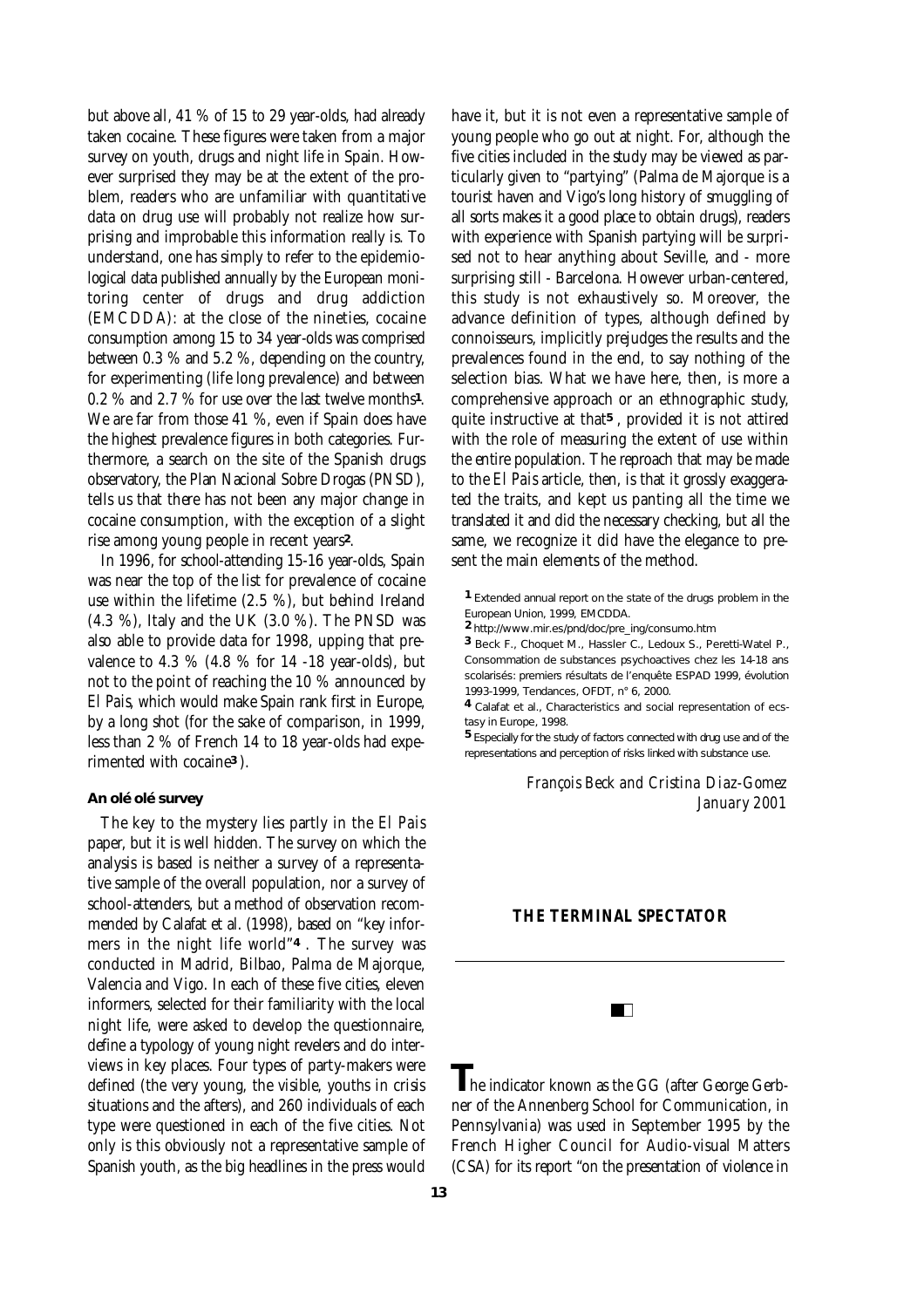fiction on French television" (*Libération*, a French national daily paper, January 15, 1996).

 $GG = 100 + 2 + 2 + 100 + 100\mu$ , with

: the proportion of shows containing a violent sequence,

: the number of violent sequences per show,

: the number of violent sequences per hour,

: the proportion of main characters involved in violent acts (as author or victim),

 $\mu$ : the proportion of main characters involved in killings.

GG is calculated on a weekly basis.

The following definitions taken from the **Petit** *Robert* dictionary may be helpful:

Main character: the most important one (sic).

Sequence: a series of shots forming a whole with respect to the particular dramatic action shown.

Violent: 1 – acting or expressing itself without any reserve,  $2$  – having an intense effect on the senses,  $3$  – excessive. Whence the possibility of calculating three different indicators, called GG1, GG2 and GG3.

To avoid introducing choices that may upon closer inspection be found specious, calculation of the indicator may be done using the harmonic average of GG1, GG2 and GG3. Do your own reckoning:

— If GG 100: you belong to the category of people who only watch the weather report, in good weather, and then, "Good night kids".

 $-100 < G$  200: your index is pretty much the average for the French stations (146.89 according to the CSA), which proves that you watch practically anything and everything (you make random choices).

 $-200 < G$  300: do not exceed the amount p rescribed by your doctor. Consult if needed.

— GG > 300: Get rid of your TV set fast, before it's too late. Your intimates are in danger, you are about to commit the irreparable.

> *Pierre V. Tournier August 1996*

# **IN SEARCH OF THE LOST GENE FEI**

*P*enumbra's special correspondent investigates the secrets of life and of adulterine children, using DNA fingerprinting.

The July 29, 1994 Act relative to the respect of the human body in France sets down strict regulations for the use of DNA fingerprinting. This technique is extremely useful for police investigations, such as the identification of a corpse by analysis of a drop of blood or a single hair, or again, for identifying a rapist by analysis of sperm. Its use is potentially dangerous (un-genethical), however, if private individuals abusively take advantage of it to ascertain a person's biological father, in particular. The risk involved is particularly great since the very nature of the specimen and the minute amount required make it feasible for analysis to be conducted without the knowledge of the concerned party.

One of the main arguments of the instigators of this strict regulation (which contrasts with the policies of other countries, and of the English-speaking countries in particular, which frequently resort to these methods<sup>*1*</sup>) is that this fingerprinting may endanger the family, since many presumed "legal" fathers actually are not the "biological" fathers of their children, generally unwittingly so. The figures quoted turn the country into an immense vaudeville scene, and give every reason to fear for the French family.

In 1991, in her report to the prime minister on which the 1994 Act on bioethics was based, Noëlle Lenoir stated that "There is no serious investigation of the number of adulterine children, but some people contend that between 10 and 20  $%$  of presumedly legitimate children are in fact born out of adultery. One may easily imagine the catastrophic effects that would be produced by free access to DNA fingerprinting if it could be performed by any laboratory that so desired. Such access therefore requires regulation"<sup>2</sup>. No source is quoted.

#### *The veil of discretion*

The national weekly *l'Express* gave slightly lower figures in a March 1992 article by Gilbert Charles,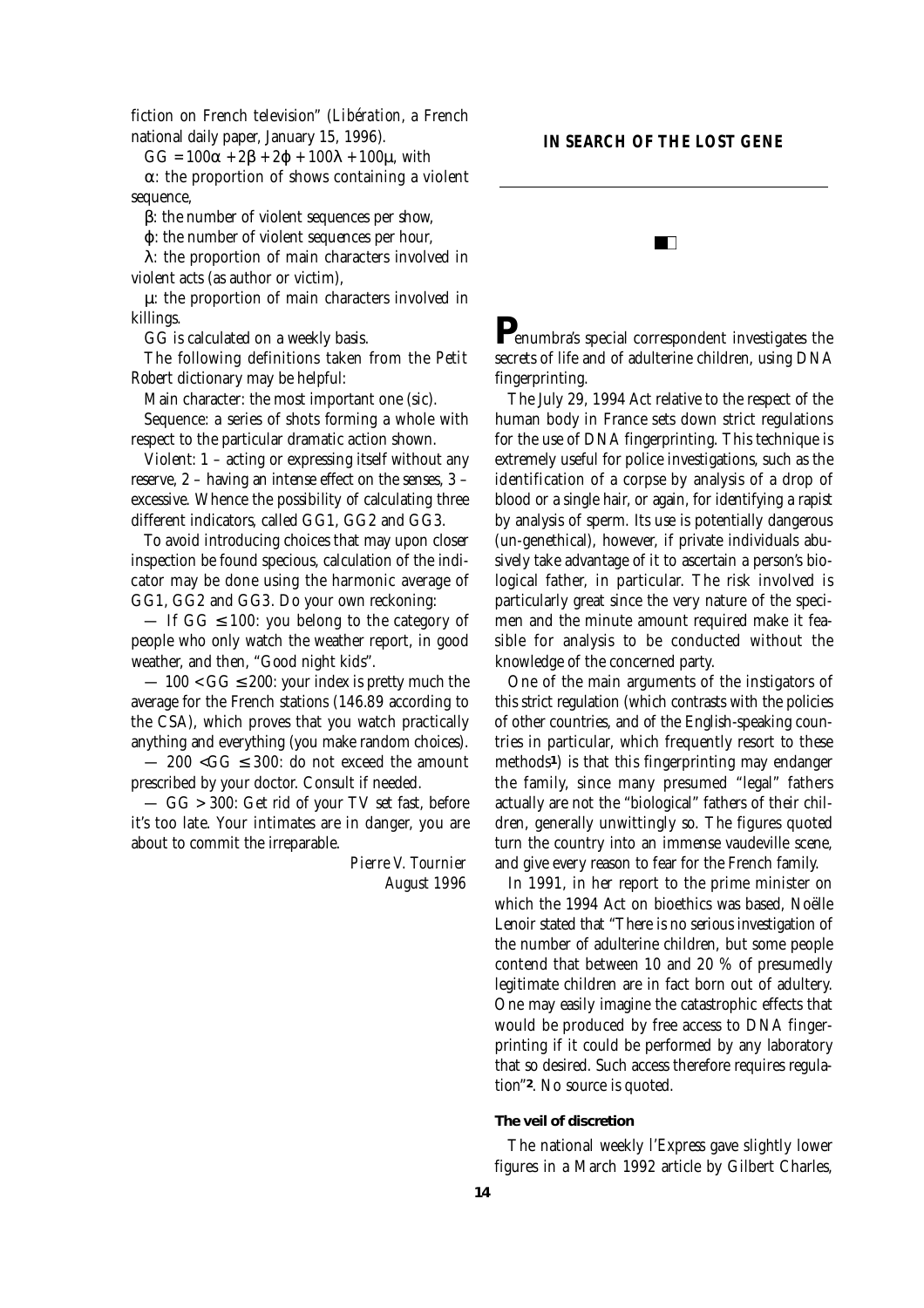who wrote: "the fact remains that by invading private life, this new technique [DNA fingerprinting] raises a challenge of another order: it will lift the veil of discretion covering the father's identity. As we know, 10 to 12 % of allegedly legitimate children are actually born out of adultery (this figure, obtained through prenatal screening tests, corroborates the long-standing estimations of the clergy, based on confessions)". Have we read correctly? The Church knew, and we were kept in ignorance!

The **Quotidien du médecin** (a medical periodical) published a more secular and cautious view in 1998: "our country has a peculiar legislation, in that the head of family is considered to be the father of its children, barring proof to the contrary. Now, while this generally is the case for the first children, it is much less true for the others, since the proportion of children who were not fathered by their presumed father is estimated at several %". In the December 23, 1991 issue of *Libération* (a national daily paper), Loïc Chauveau, referring to a legal journal, gave another estimation, stating that "an estimated 10 % of officially recognized children are believed not to have been begotten by their legal father. This is enough to instill doubts in the population at large."

In his ongoing quest for the scientific source of this harvest of "it is known" and "it is believed", our investigator came upon the following paper published in the 1991 general edition of *La Semaine Juridique* (a law periodical): "there is however the risk that such [genetic] investigations of families would disturb the peace in many homes, given the known fact that nearly 10 % of what the law deems legitimate children are actually bastards... not to speak of the thousands of children born to a legitimate couple following a rtificial insemination with a donor's semen"*3*.

The author of this article, Professor Galloux, leaves a clue in the form of a quotation of a source, his colleague Durry, in the **Jurisclasseur périodique** (another law periodical). Our travels through the land of the juridical were getting quite enjoyable, so we dived deeper into our law library.

#### *A fierce fight*

Our efforts were not in vain. Having shaken and dusted off a dozing head librarian, our investigator managed to obtain the *Jurisclasseur* for the year 1984. In it, he discovered a fierce fight between eminent jurists over the presumption of legitimate paternity using blood testing. Professor Durry attacks his colleague Atias as follows: "would he suggest that all those children who are not disowned were truly the works of the husband? Suffice it to remind him that

according to the specialists, at least  $7\%$  of legitimate children are actually adulterine 'a patre'. We may be glad that the law does not facilitate the implementation of this truth, and at the same time, not deny the fact itself"*4*.

Fortunately, Professor Durry leaves some indications, along with a reference, a work entitled "Droit de la filiation et progrès scientifiques", containing a study by Doctor Denise Salmon, from which he draws the following quotation: "between  $7$  and  $10$  % of children are not the biological children of their legitimate father". Sensing that he was approaching the scientific source, the investigator was overwhelmed with a gust of fresh air. At last, a doctor, after all these jurists. A woman, after all these machos, a mother, perhaps, the guardian of the secret of the origins, after those secrets gathered in the confessionals!

So the investigator returned to the library, once again he shook the head librarian, now being wrapped in the web of a beautiful spider, and discovered "The" Book, the portal of the Temple of scientific knowledge. The work, edited by Professors Labrusse and Cornu, contains the proceedings of a colloquium held in Paris in June 1978*5*. The quotation is there, on page 44. Doctor Denise Salmon, researcher at the CNRS, does really broach the fundamental issue of the proof of paternity in a paper in which she explains, in 23 dense pages, the scientificity of the methods used, the precautions to be taken in such research and in interpreting the findings, the difference between a scientific truth and a legal truth. Alas, in her emphasis on the danger of genetic testing, she utters the fatal phrase: "between 7 and 10 % of children are not the biological children of their legitimate father. Most of these are first-born. Many families take these involuntary adoptions into stride, and the genetic studies that reveal such incompatibilities must remain discrete. Unfortunately, there is reason to fear that the aura surrounding these studies and the curiosity of those people involved will make it increasingly difficult to keep the secret"<sup>6</sup>.

Visibly this article, like the tombs of the pharaohs, has been plundered by subsequent writers who practice speed-reading. The *Quotidien du médecin*, for instance, had gained the exact opposite understanding of what was written about the filiation of the first-born child, who is often granted legitimacy out of indulgence. But above all, the plunderers of the "7 to 10% " estimation did not read the rest of the article, nor the ensuing discussion, struck and titillated as they were by their own imagination and fantasies about the secret of paternity. Professor Carbonnier had asked the right question straight off: "how were these figures of  $7$  to  $10\%$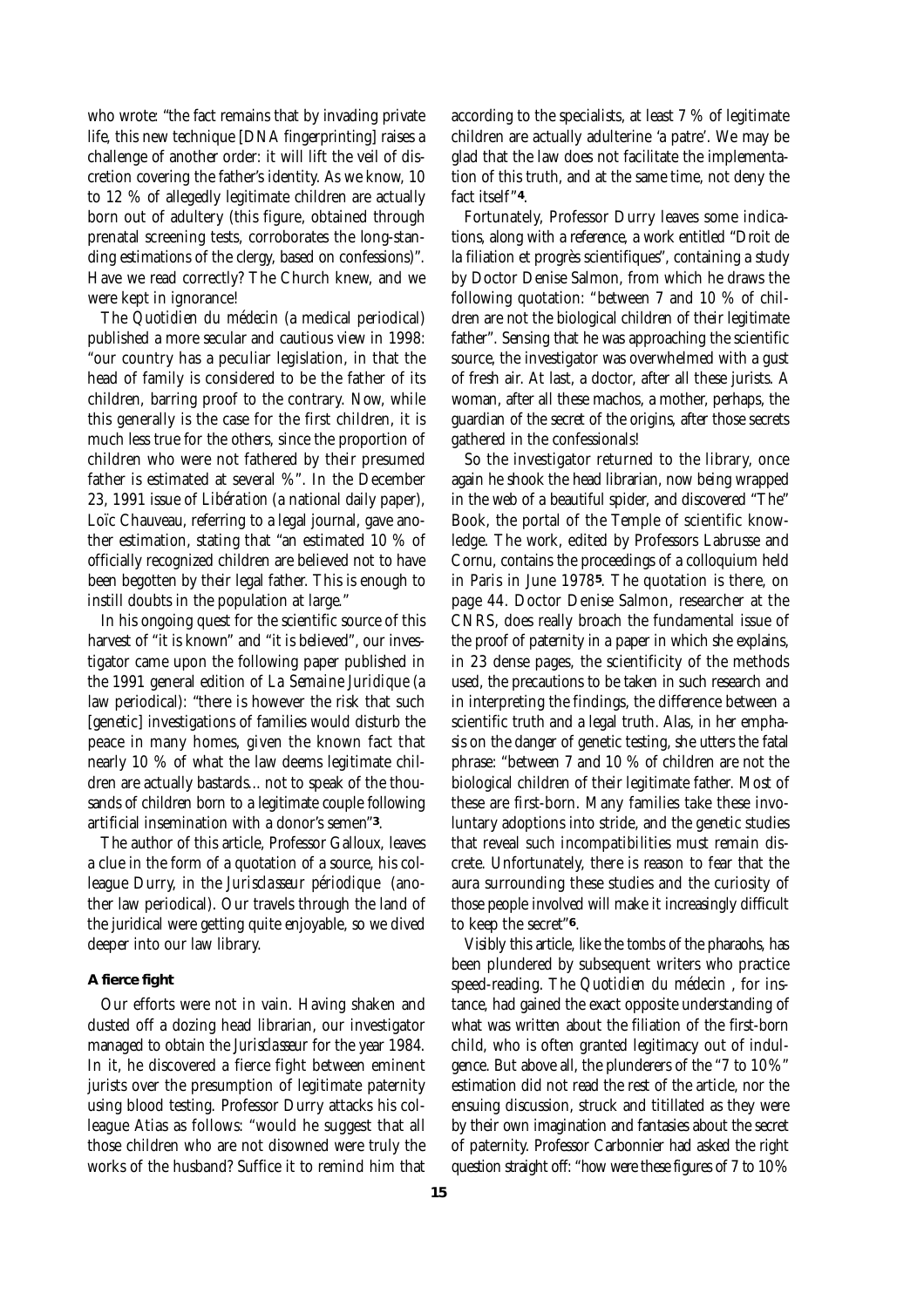of non-legitimate children among those presumed legitimate established?". Doctor Salmon answered, without beating about the bush: "it is an estimation, with no statistical validity". She then went on to state that researchers did not agree on the exact figure, but simply noted the "relative frequency of the occurrence". Professor Terré then took the floor to simplify the problem, emphasizing the fact that: "the transition from illegitimacy to legitimacy occurs within the proportions given by some demographers, of 45 to 59  $%$  of illegitimate children who become legitimate one day or another. These findings are rather dated, but given this morning's contributions and what we have just learned about their fragility, I do wonder whether our basic issue does not suffer from unclear figures...".

#### *Based on confessions*

At this point a certain Mr. Pohier spoke out, bringing his own insight to the question: "You find these figures of 7 to 10  $\%$  surprising. I have a twofold practice in this field, both of the confessional, (we lack statistics here, as well), and of clinical psychology (here too, there is very little statistical evidence), but what surprises me, sir, is your own astonishment, because my experience in both fields seems to corroborate this phenomenon." This contribution, so concise in its content, is certainly the scientific source to which *l'Express* refers concerning "the long-standing estimations of the clergy, based on confessions" .

Fortunately, Professors Terré and Carbonnier did dare to speak out again once these definitive truths had been uttered. The former expressed his surprise at the claim of a rate of 7 to 10 %, while the second questioned the representiveness of the sample on which the studies must have been based.

The representative of the ministry of Justice closed the discussion with a show of solemn learnedness, asserting that "in divorce cases, when the wife does not request alimony for a child this is a disguised



admission that the legitimate child is in fact illegitimate. The ministry, which has been establishing statistics on all divorce cases for many years, would probably be in a position to determine this particular statistic, which would, in my opinion, probably back up the percentages of the present evaluation...". Say no more! Fortunately Doctor Soulié subsequently gave a remarkable speech in which he explained how complex, psychologically, the notion of truth is with respect to filiation, and the power of fantasizing...

Our investigator was unable to meet Doctor Salmon, who must have regretted she had given those jurists the estimation "between  $7$  and  $10\%$  of children are not the biological children of their legitimate father", which, despite her careful phrasing, was to be utilized and fantasized later on, to become, in an official report 13 years later, "between 10 and 20  $\%$  of legitimate children are in fact born out of adultery".

May this humble detective, overcome by the importance of his discoveries, dare to put some naive questions to these eminent specialists in different fields?

 $1 -$  To be legal, research into the contradiction between legal paternity and biological paternity must be conducted on a sufficiently large and representative sample of cases reduced to anonymity, and based, for instance, on a series of blood specimens from a same family. How, then, in an anonymous sample, can one determine the extent of voluntary legitimization, through recognition or marriage, of a child who the man knows is not his own, the proportion of artificial inseminations, and of full-fledged adoptions? That is to say, of all those cases in which paternity is voluntarily shouldered, and which have nothing to do with adultery?

2 —Do jurists who specialize in the law of filiation always use such flowery expressions as "born of the works of the husband"<sup>7</sup> and "adulterine *a patre*" to designate the fruits of love-making? Are jurists' children works of art or works of the artist?

3 — Have the Vatican's statistics been published?

### *<i>Jean-Paul Jean August 1994*

*1 Great Britain is a case in point: genetic fingerprinting is used to determine whether a child coming from a country in the Commonwealth and requesting naturalization is effectively a biologically verifiable descendant of a person already naturalized.*

*2 "Aux frontières de la vie: pour une éthique à la française", Documentation française 1991, p. 73.*

- *3 N° 4386 dated October 16, 1989.*
- *4 Doctrine 3497 P. 107, note 40, JCP 1984 doctrine 3171*
- *5 Labrusse et Cornu (sous la direction de): "Droit de la filiation et progrès scientifiques", éditions Economica 1981.*
- *6 Idem p. 27s. "La preuve scientifique de la paternité: état de la science et déontologie".*
- *7 The expression is more solemnly legal in French (translator's note)*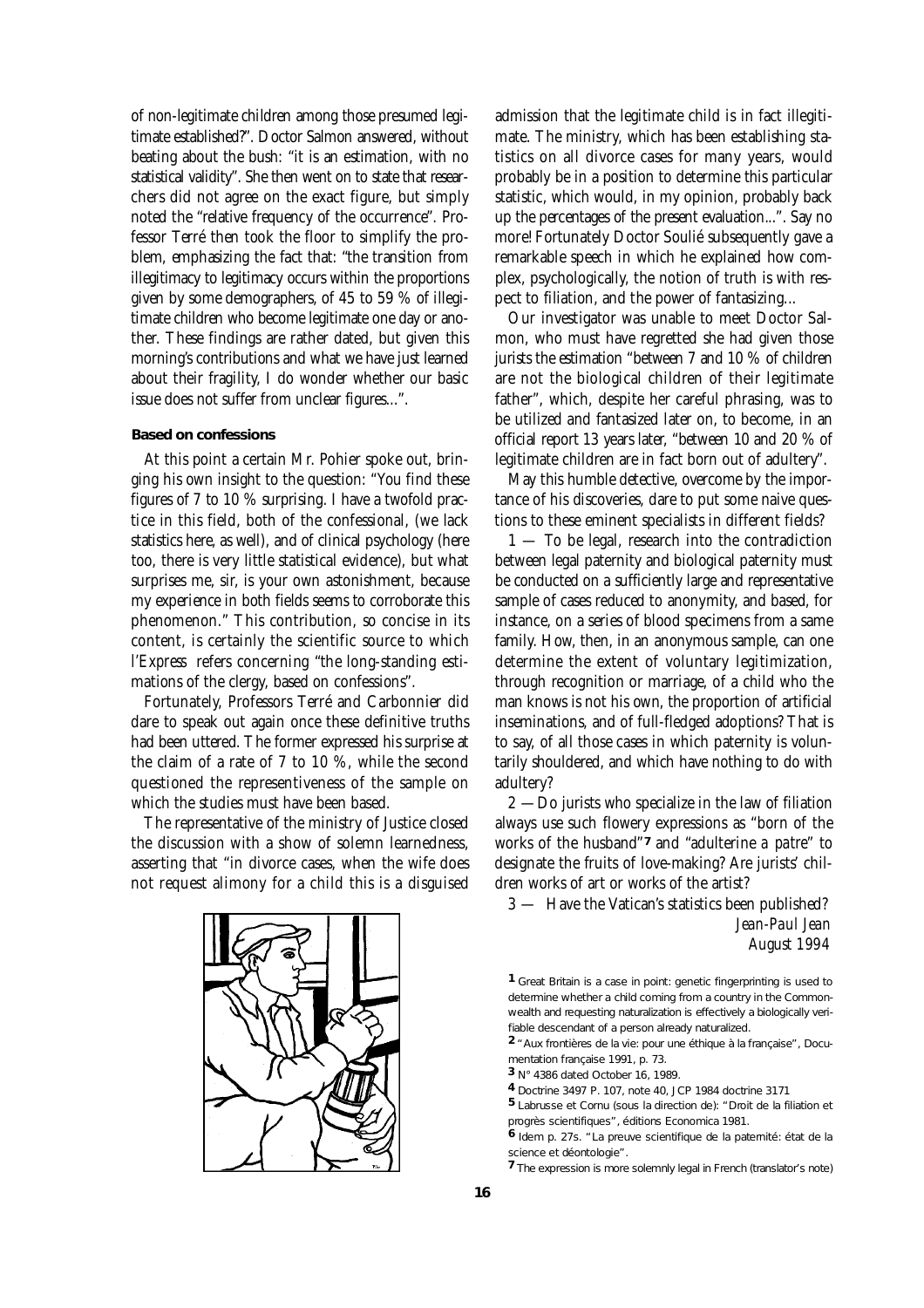**TTT** 

FEI

**The World Bank's latest report on Africa claims that** the Congo (Brazzaville) has a rate of economic growth of close to 10 %, one of the highest on the continent, nearly as good as the Mauritius Island and Botswana.

A dismaying piece of news, since this was a year in which the Congo experienced a terrible civil war which had ruined (among other things) its economy! According to some unofficial information provided by a member of the Bank, the figure was calculated on the basis of the funds given (or promised) by the Western nations, the IMF, the World Bank and others for the reconstruction of the country. The sums are added up and translated in terms of rate of growth of the GDP. Good thinking!

In the same line of thinking, the Kosovo should have the highest rate of economic growth of its history this year, and probably the highest in the world. OK, lets say 25 %.

> *Antoine Labey October 1999*



— if we give one day a week off, we halve the number of unemployed..

— OK, 3 million.. 4-day weeks, that makes 1. 5 million. 3 days: 750,000...

— I've got it calculated. If everyone stops working we'll still have 93,750 unemployed.

In the *Figaro* (a French national daily paper) dated October 19, 2000, I found the following paragraph by columnist Max Clos, in an article entitled "Who is burning the synagogues?":

"A statistical desert: How many North Africans are there in France? How many Muslims? To be truthful, we must admit we have no idea. Sociologists and demographers have nothing more than estimations, and their figures vary enormously, ranging from three to six million North Africans. Some think the figure will double every 20 years, reaching 50 million in 2060. Others judge this hypothesis improbable, for various reasons...".

First of all, North African and Muslim are not synonymous: the Turks, and a noteworthy proportion of the Africans residing in France are also Muslims. Further, Islam is easily transmitted from one generation to the next, but can the same be said of North Africanism? There are certainly still a great many Catholics among the descendants of the Italian Catholics who migrated to France in the early 20th century, but there are certainly very few Italians. Why shouldn't the same be true of North Africans?

Nonetheless, let us make the stupid postulate that the descendants of North Africans established in France remain North Africans. If their number doubles every 20 years, to reach 50 million in the year 2060, they would have to be 25 million in 2040, 12 and a half million in 2020 and over 6 million today. This figure exceeds the probable estimation for Muslims in present-day France (see Pénombre, Chiffres en folie n° 15, France-Line Mary, "La religion du nombre" and Alfred Dittgen's comments). As for the doubling of the population, which would suppose an annual growth rate of 3.5 %, one hardly sees how it could occur, short of a flood of arrivals from North Africa. It would require a fertility rate of 7 to 8 children per woman, a rate that did exist in North Africa some thirty years ago, but has since been divided by 3 there, and by more than that among the people originating from that region but residing in France.

It is normal, when attempting to measure an elusive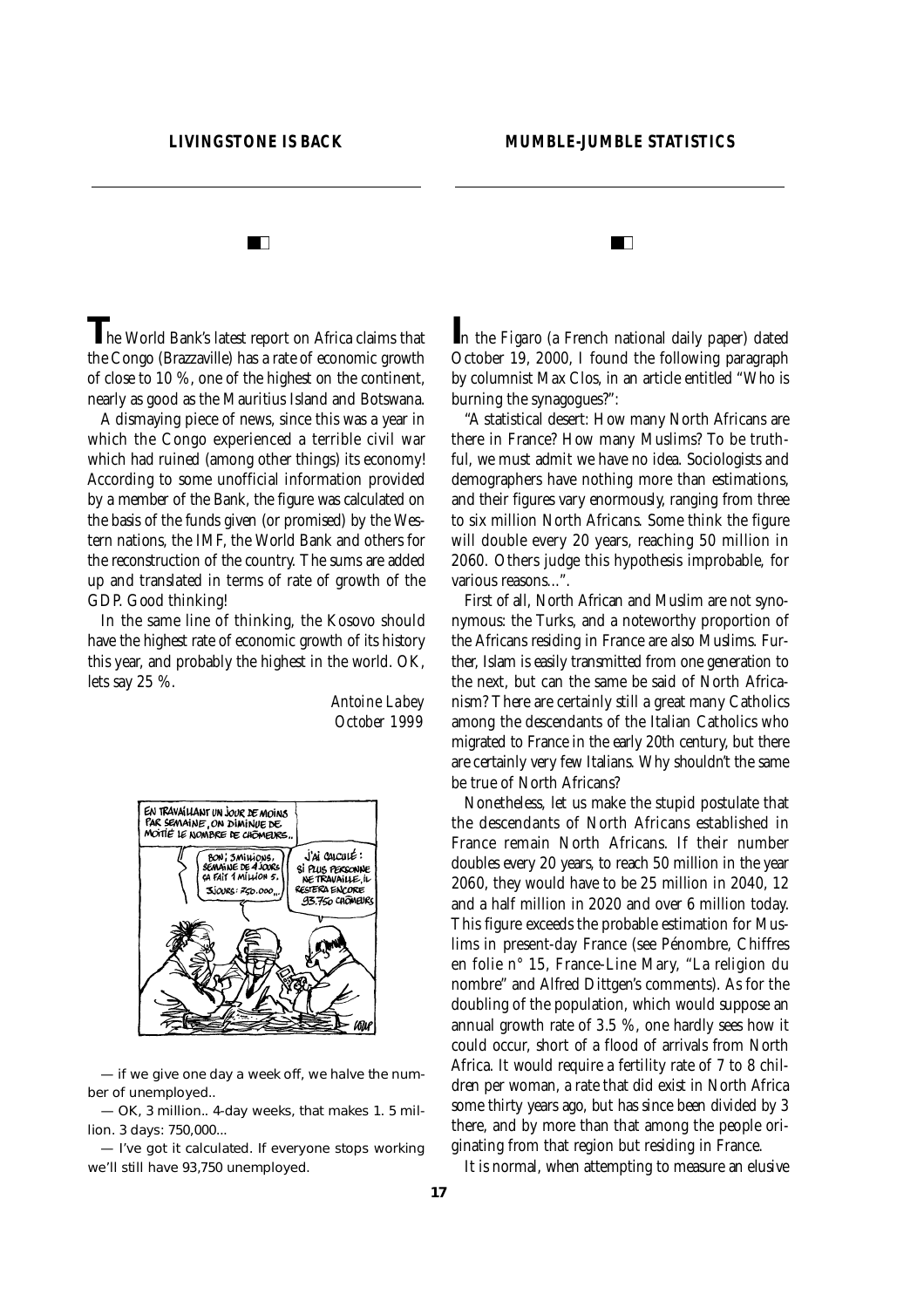reality, to give a range, with two reasonable figures, but it is stupid or criminal to give a range with one reasonable and one absurd figure.

> *Alfred Dittgen January 2001*

theless, the rule itself may be true. We have also been spared the correlation, probably not very close, between the quality (?) of schooling and intellectual activity in adulthood.

**LETTER TO THE EDITOR** 

 $\blacksquare$ 

*Mélanie Leclair October 1999*

#### **A STORY OF NINETY YEAR-OLD NUNS**

 $\blacksquare$ 

*I*n a piece published on page 109 of the special issue of *La Recherche* (a scientific periodical) on the aging process (July- August 1999), we read the following: "a voidance of intellectual activities is a major factor in aging badly. Witness a study on 170 nuns in Minnesota, showing that those who aged worse were those who had received the least schooling."

This single piece of evidence from a study of a small sample of an admittedly quite unusual population seems to afford a weak argument in favor of the rule announced. Do these Minnesota nuns have the peculiarity of, precisely, not having any peculiarity? Nun-

# $H_{\text{ello}}$

I am delighted to discover your group, your journal and your Web homepage. I have just spent several hours visiting it, I want to read it all! Even though the homepage offers free reading, I want to become a member anyway (I'm sending a check by mail), because I am so happy to meet people who are as sensitive as I am to the magical, unconsidered aspect of the handling of numbers (it's mathematical, therefore it's true, and there's no need to try to understand). This also made me want to send you a paper as well.

Seen in *Courrier International<sup>1</sup>*, a scientific article dealing with a study of castes and genetics in India: "women marry outside of their caste more often than men". Please note, this is not just an incidental phrase, it is the very crux of the entire scientific study summarized by the article, or at least such as one may deduce by reading said article. I know nothing about genetics, aside from Mendel's pink and white flowering peas, and very little about the Indian caste system, but I should think... A woman marries outside her caste. With a man. Who therefore also marries outside. his caste. If the initial assertion is to be true, one man would have to be married several times outside of his caste, so that for a single man we would have several women married outside of their caste. But this would mean that many men do not marry at all, and this would have a considerably greater genetic influence (a small percentage of men generating children) than the fact of marrying within or outside of one's caste.

I have a better solution. Let us imagine a woman who marries a polygamous man outside her caste and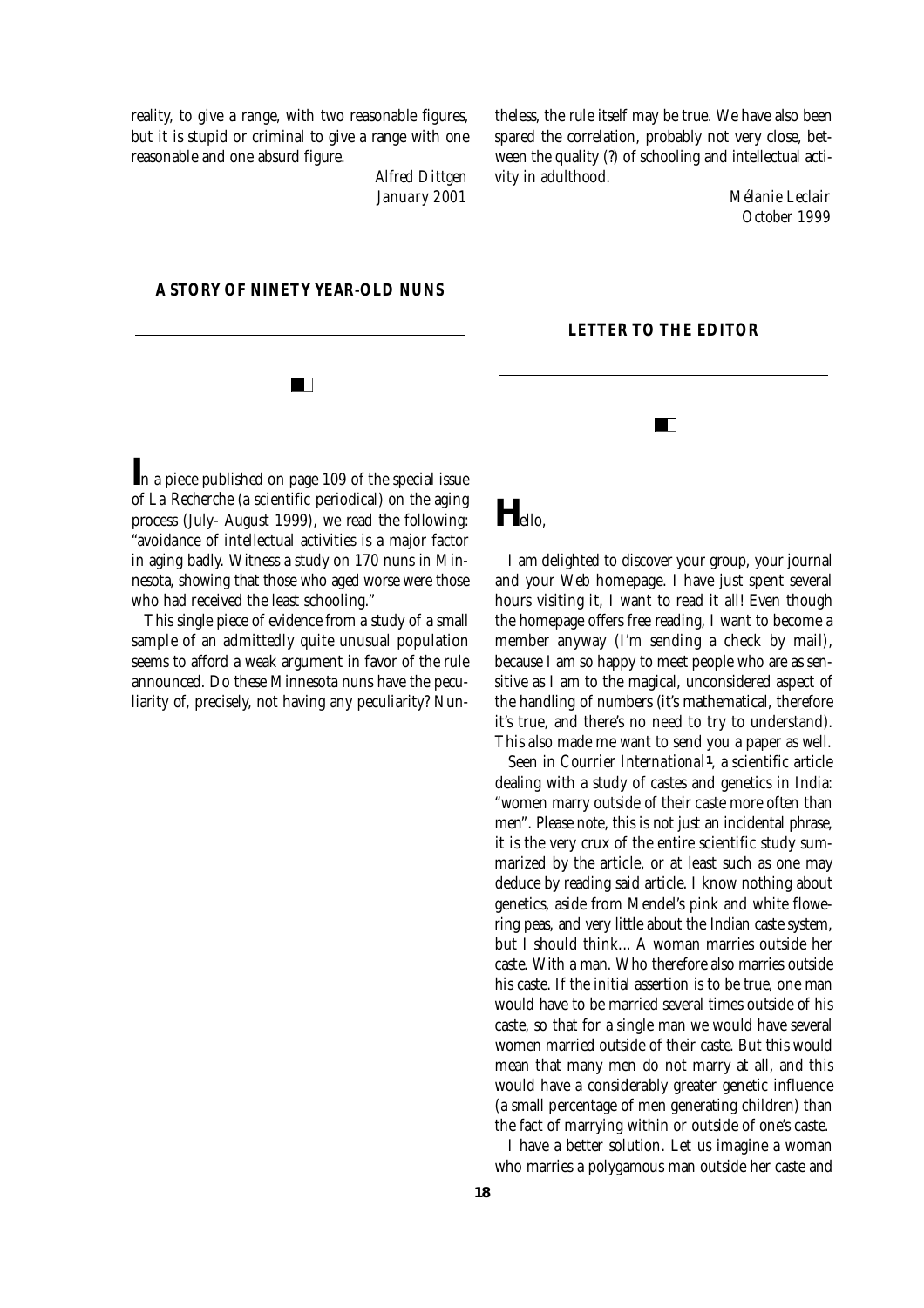later (or simultaneously) marries a monogamous man from her own caste. Here, in short, is how things might go. Two women, Cecilia and Tania, two men, Jules and Alfred. Cecilia, Tania and Jules belong to the same caste, Alfred belongs to a different caste. Alfred marries Cecilia and Tania (one after the other or both together), while Jules marries Cecilia. This makes 100 % of the women and 50 % of the men married outside their caste. The initial assertion is

feasible, then. But what a scoop about the matrimonial system in India!

So long,

# **Fabienne Vansteenkiste** *April 1999*

*1 C.I. n° 427, January 7, 1999 – article translated from "India today", a New Delhi paper, "is your caste inscribed in your genes?".*

**Pénombre***: in French,* **peine** *(pain, trouble, penalty) and* **nombre** *(number). Would Penumbra do as a translation? A particular lighting; scrutinising ambiguity; looking for a* **Gay Science** *(Nietzche).* **Pénombre** *was launched in 1993 to open up a field of reflection on the use of numbers in the public debate. It aims at promoting discussion between experts in data production and a variety of "consumers": administrative and political decision-makers, journalists, teachers, and concerned citizens. This purpose is achieved through various publications and meetings:* 

*• A quarterly,* **La Lettre Blanche** *publishes reflections and questionings from members. It is completed, occasionally, by*

*•* **La Lettre grise***, which welcomes more thorough reflections on number production and use.*

*All these texts are available on the web: www.penombre.org and some of them in a printed book (***Chiffres en folie, petit abécédaire de l'usage des nombres dans le débat public et les médias, ed. La découverte, 1999***) •* **Les Nocturnes** *are meetings devoted to specific issues held once or twice a year: two recent ones focused on relationship between penal policy and public opinion, and evaluation of high schools' level, the last one concentrated on measuring the service rendered by psychiatric hospitals.*

*• Several working groups: currently, on the use of numbers in the field of mental health, recording and using data about ethnic origin, the evaluation of schools' level.*

*Pénombre is an association supported by members' subscriptions (23 euros a year), and donations.*

**Pénombre, 96 rue de la Convention, F75015 Paris, France Tel + 33 (0)1 43 36 93 25 email: aubusson@ext.jussieu.fr**